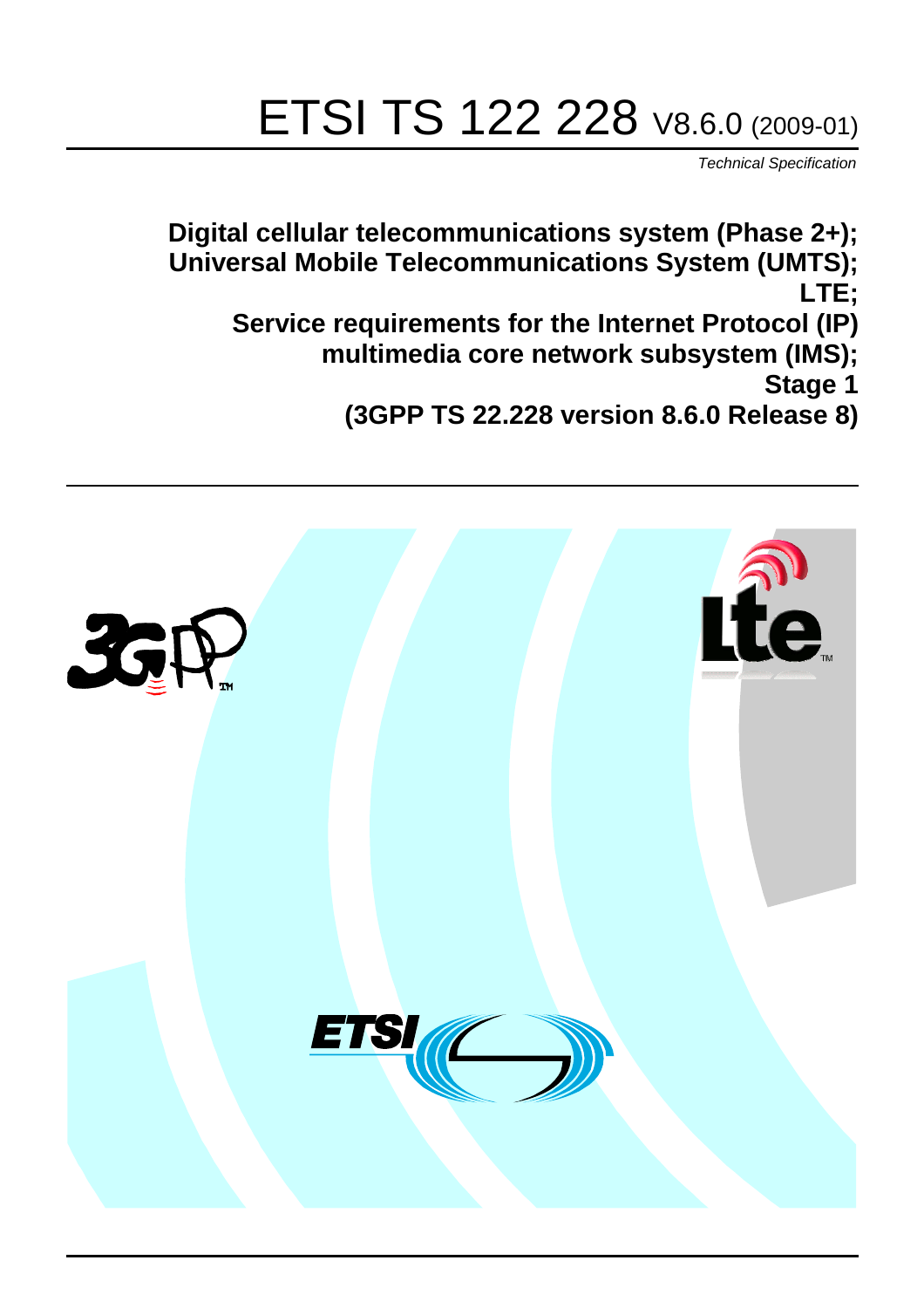Reference RTS/TSGS-0122228v860

Keywords

GSM, LTE, UMTS

#### *ETSI*

#### 650 Route des Lucioles F-06921 Sophia Antipolis Cedex - FRANCE

Tel.: +33 4 92 94 42 00 Fax: +33 4 93 65 47 16

Siret N° 348 623 562 00017 - NAF 742 C Association à but non lucratif enregistrée à la Sous-Préfecture de Grasse (06) N° 7803/88

#### *Important notice*

Individual copies of the present document can be downloaded from: [http://www.etsi.org](http://www.etsi.org/)

The present document may be made available in more than one electronic version or in print. In any case of existing or perceived difference in contents between such versions, the reference version is the Portable Document Format (PDF). In case of dispute, the reference shall be the printing on ETSI printers of the PDF version kept on a specific network drive within ETSI Secretariat.

Users of the present document should be aware that the document may be subject to revision or change of status. Information on the current status of this and other ETSI documents is available at <http://portal.etsi.org/tb/status/status.asp>

If you find errors in the present document, please send your comment to one of the following services: [http://portal.etsi.org/chaircor/ETSI\\_support.asp](http://portal.etsi.org/chaircor/ETSI_support.asp)

#### *Copyright Notification*

No part may be reproduced except as authorized by written permission. The copyright and the foregoing restriction extend to reproduction in all media.

> © European Telecommunications Standards Institute 2009. All rights reserved.

**DECT**TM, **PLUGTESTS**TM, **UMTS**TM, **TIPHON**TM, the TIPHON logo and the ETSI logo are Trade Marks of ETSI registered for the benefit of its Members.

**3GPP**TM is a Trade Mark of ETSI registered for the benefit of its Members and of the 3GPP Organizational Partners. **LTE**™ is a Trade Mark of ETSI currently being registered

for the benefit of its Members and of the 3GPP Organizational Partners.

**GSM**® and the GSM logo are Trade Marks registered and owned by the GSM Association.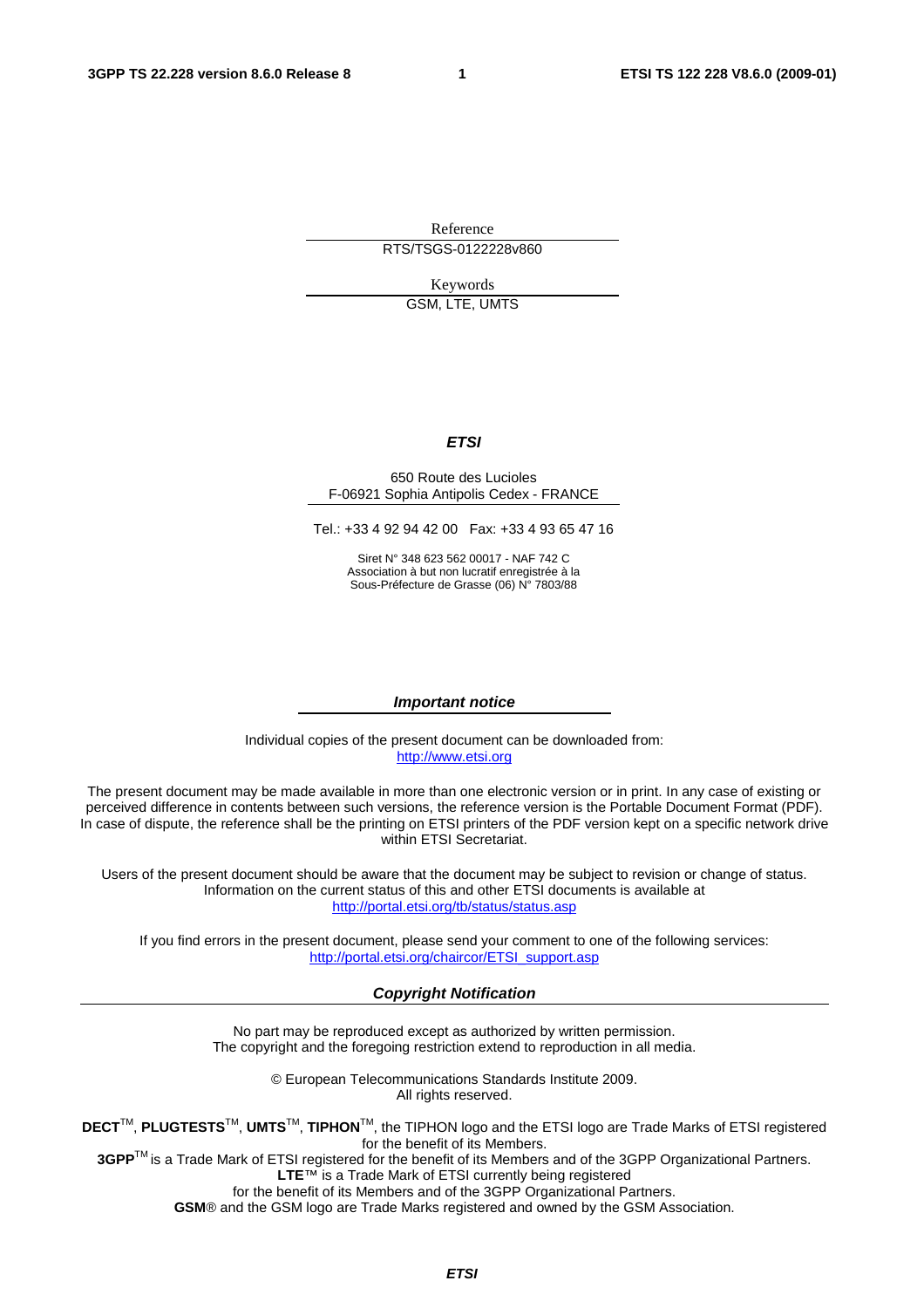## Intellectual Property Rights

IPRs essential or potentially essential to the present document may have been declared to ETSI. The information pertaining to these essential IPRs, if any, is publicly available for **ETSI members and non-members**, and can be found in ETSI SR 000 314: *"Intellectual Property Rights (IPRs); Essential, or potentially Essential, IPRs notified to ETSI in respect of ETSI standards"*, which is available from the ETSI Secretariat. Latest updates are available on the ETSI Web server (<http://webapp.etsi.org/IPR/home.asp>).

Pursuant to the ETSI IPR Policy, no investigation, including IPR searches, has been carried out by ETSI. No guarantee can be given as to the existence of other IPRs not referenced in ETSI SR 000 314 (or the updates on the ETSI Web server) which are, or may be, or may become, essential to the present document.

## Foreword

This Technical Specification (TS) has been produced by ETSI 3rd Generation Partnership Project (3GPP).

The present document may refer to technical specifications or reports using their 3GPP identities, UMTS identities or GSM identities. These should be interpreted as being references to the corresponding ETSI deliverables.

The cross reference between GSM, UMTS, 3GPP and ETSI identities can be found under [http://webapp.etsi.org/key/queryform.asp.](http://webapp.etsi.org/key/queryform.asp)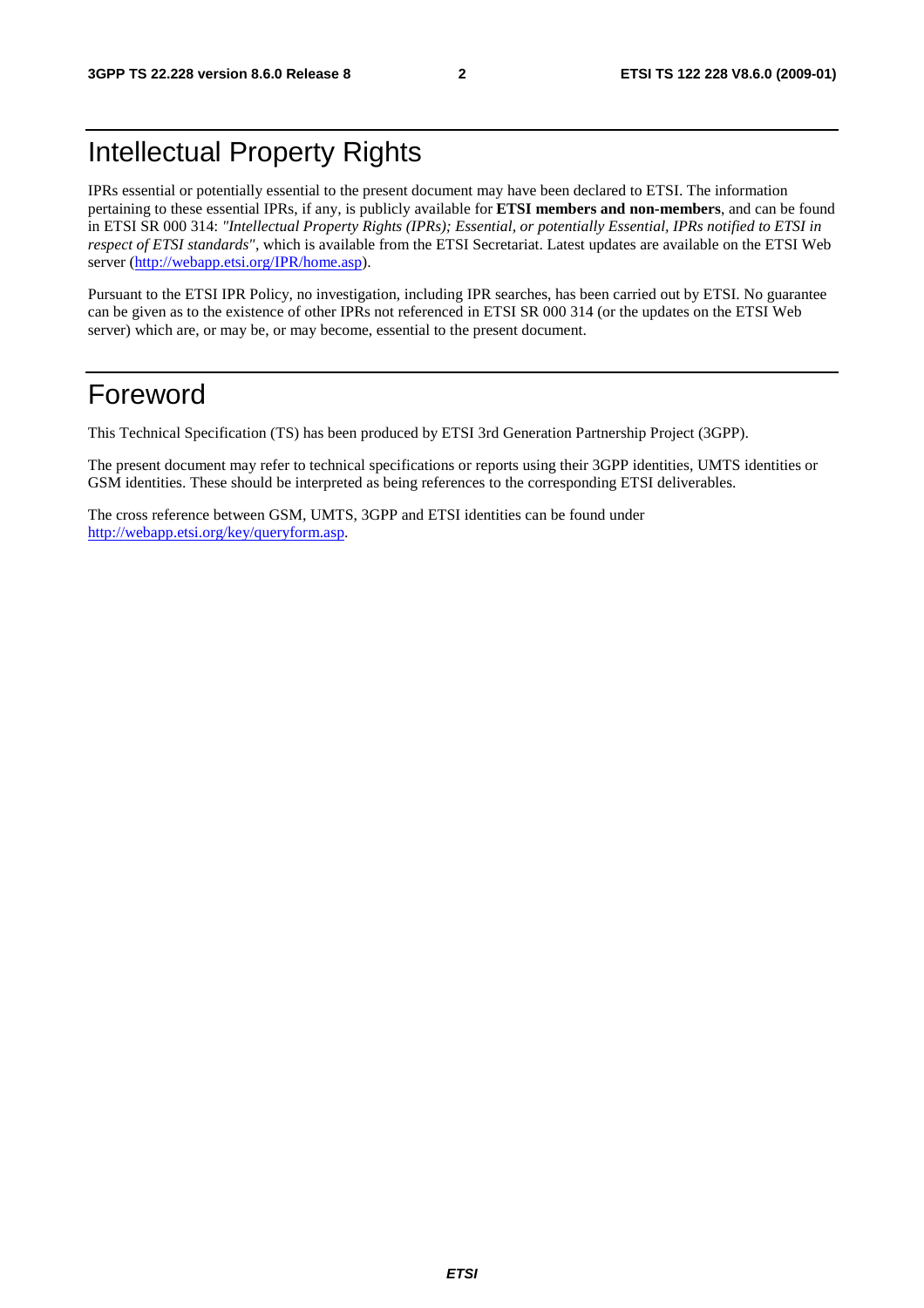$\mathbf{3}$ 

## Contents

| 1            |  |
|--------------|--|
| 2            |  |
| 2.1          |  |
| 2.2          |  |
| 3            |  |
| 3.1          |  |
| 3.2          |  |
| 4            |  |
| 5            |  |
| 6            |  |
| 7            |  |
| 7.1          |  |
| 7.2          |  |
| 7.2.0        |  |
| 7.2.1        |  |
| 7.2.2        |  |
| 7.3          |  |
| 7.4          |  |
| 7.5<br>7.5.1 |  |
| 7.5.2        |  |
| 7.5.3        |  |
| 7.6          |  |
| 7.6.1        |  |
| 7.6.2        |  |
| 7.6.3        |  |
| 7.6.4        |  |
| 7.7          |  |
| 7.7.1        |  |
| 7.7.2        |  |
| 7.7.3        |  |
| 7.8          |  |
| 7.9<br>7.10  |  |
| 7.11         |  |
| 7.12         |  |
| 7.13         |  |
| 8            |  |
| 8.1          |  |
| 8.2          |  |
| 8.3          |  |
| 8.3.0        |  |
| 8.3.1        |  |
| 8.3.2        |  |
| 8.3.3<br>8.4 |  |
| 8.5          |  |
| 8.6          |  |
|              |  |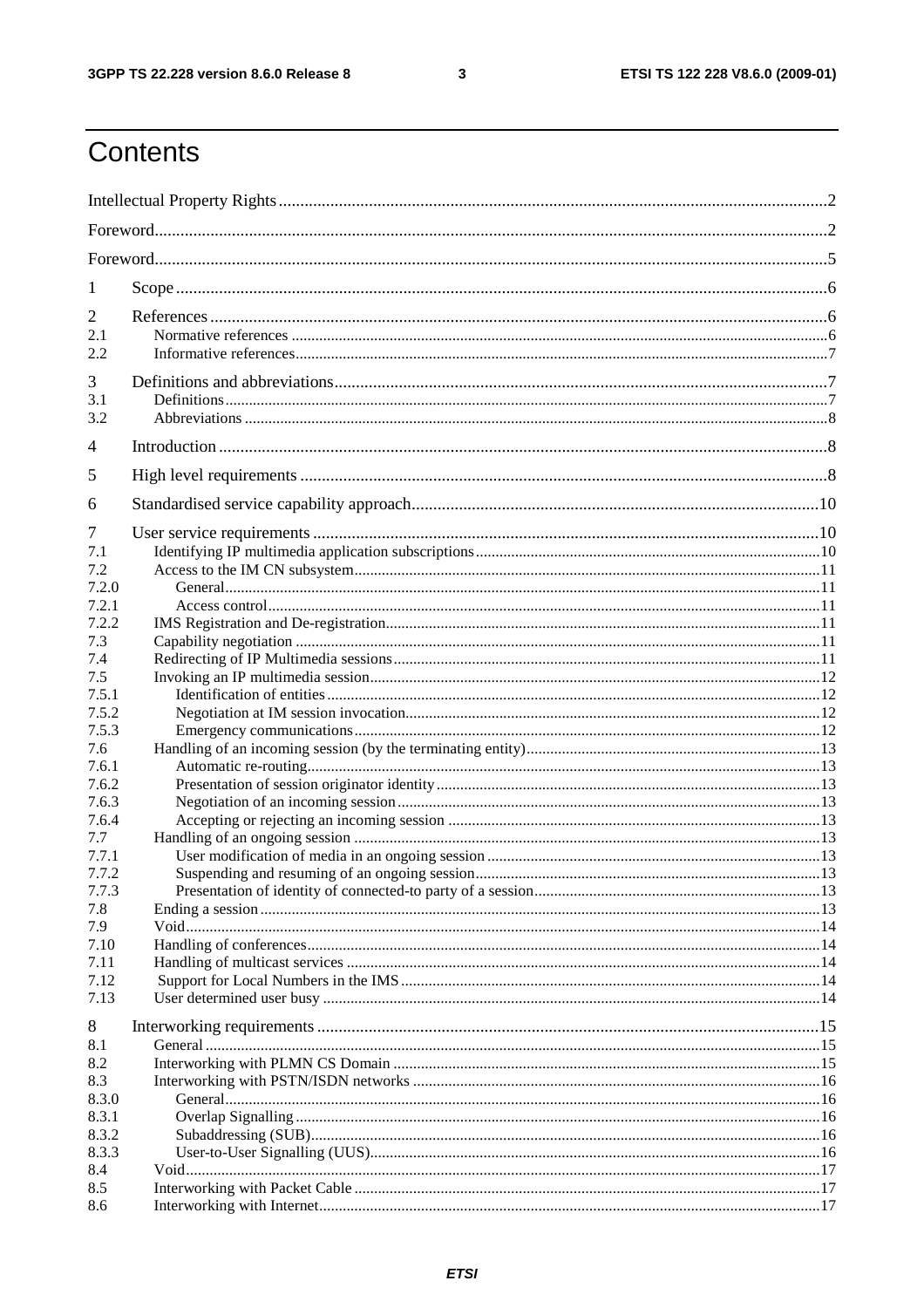$\overline{\mathbf{4}}$ 

| 9                             |  |  |  |  |  |  |  |  |
|-------------------------------|--|--|--|--|--|--|--|--|
| 9.1                           |  |  |  |  |  |  |  |  |
| 9.2                           |  |  |  |  |  |  |  |  |
| 10                            |  |  |  |  |  |  |  |  |
| <b>Annex A (informative):</b> |  |  |  |  |  |  |  |  |
| <b>Annex B (Informative):</b> |  |  |  |  |  |  |  |  |
| <b>Annex C</b> (Informative): |  |  |  |  |  |  |  |  |
| <b>Annex D</b> (normative):   |  |  |  |  |  |  |  |  |
| <b>Annex E</b> (informative): |  |  |  |  |  |  |  |  |
|                               |  |  |  |  |  |  |  |  |
|                               |  |  |  |  |  |  |  |  |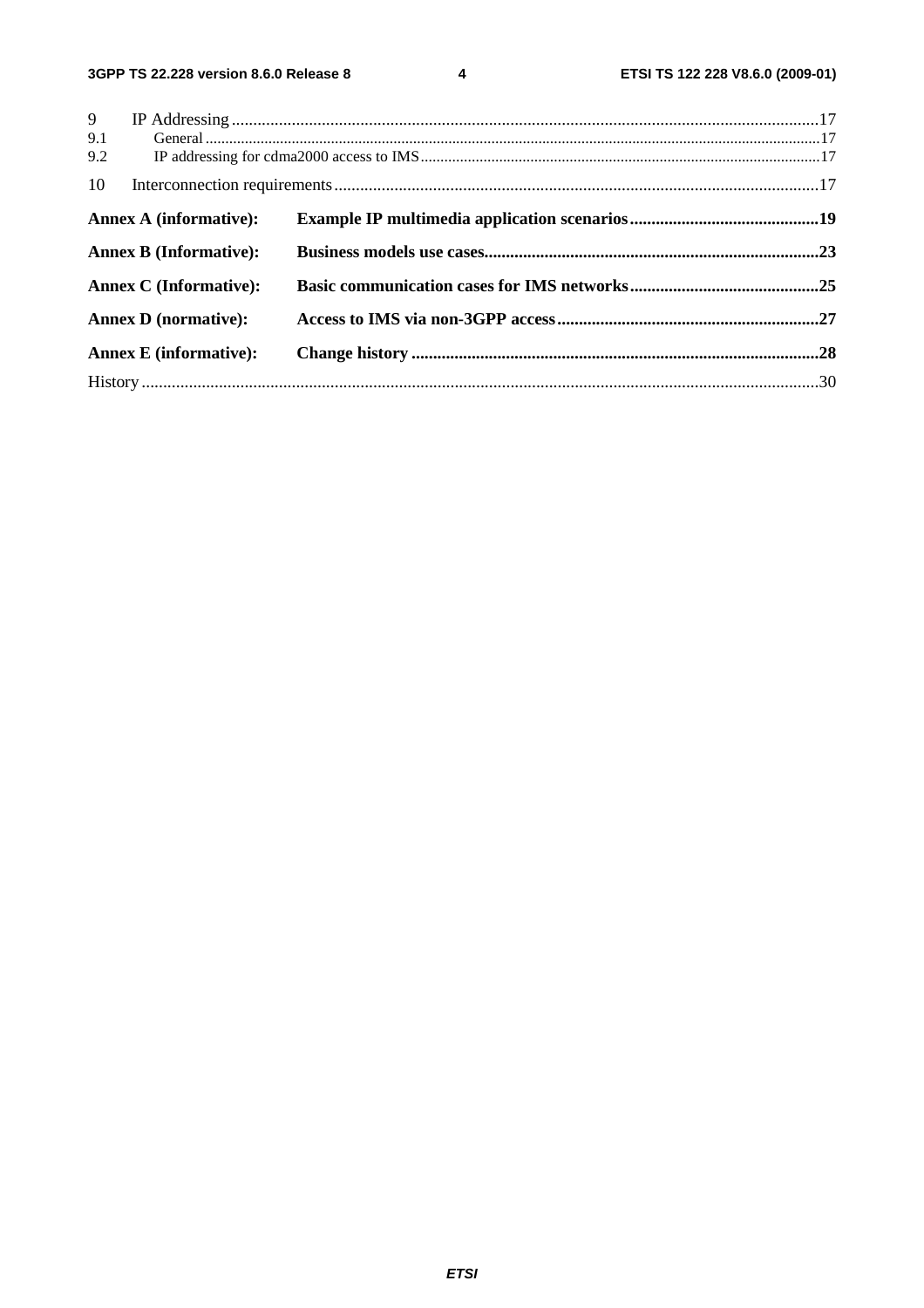## Foreword

This Technical Specification (TS) has been produced by the 3<sup>rd</sup> Generation Partnership Project (3GPP).

The contents of the present document are subject to continuing work within the TSG and may change following formal TSG approval. Should the TSG modify the contents of the present document, it will be re-released by the TSG with an identifying change of release date and an increase in version number as follows:

Version x.y.z

where:

- x the first digit:
	- presented to TSG for information;
	- presented to TSG for approval;
	- or greater indicates TSG approved document under change control.
- Y the second digit is incremented for all changes of substance, i.e. technical enhancements, corrections, updates, etc.
- z the third digit is incremented when editorial only changes have been incorporated in the document.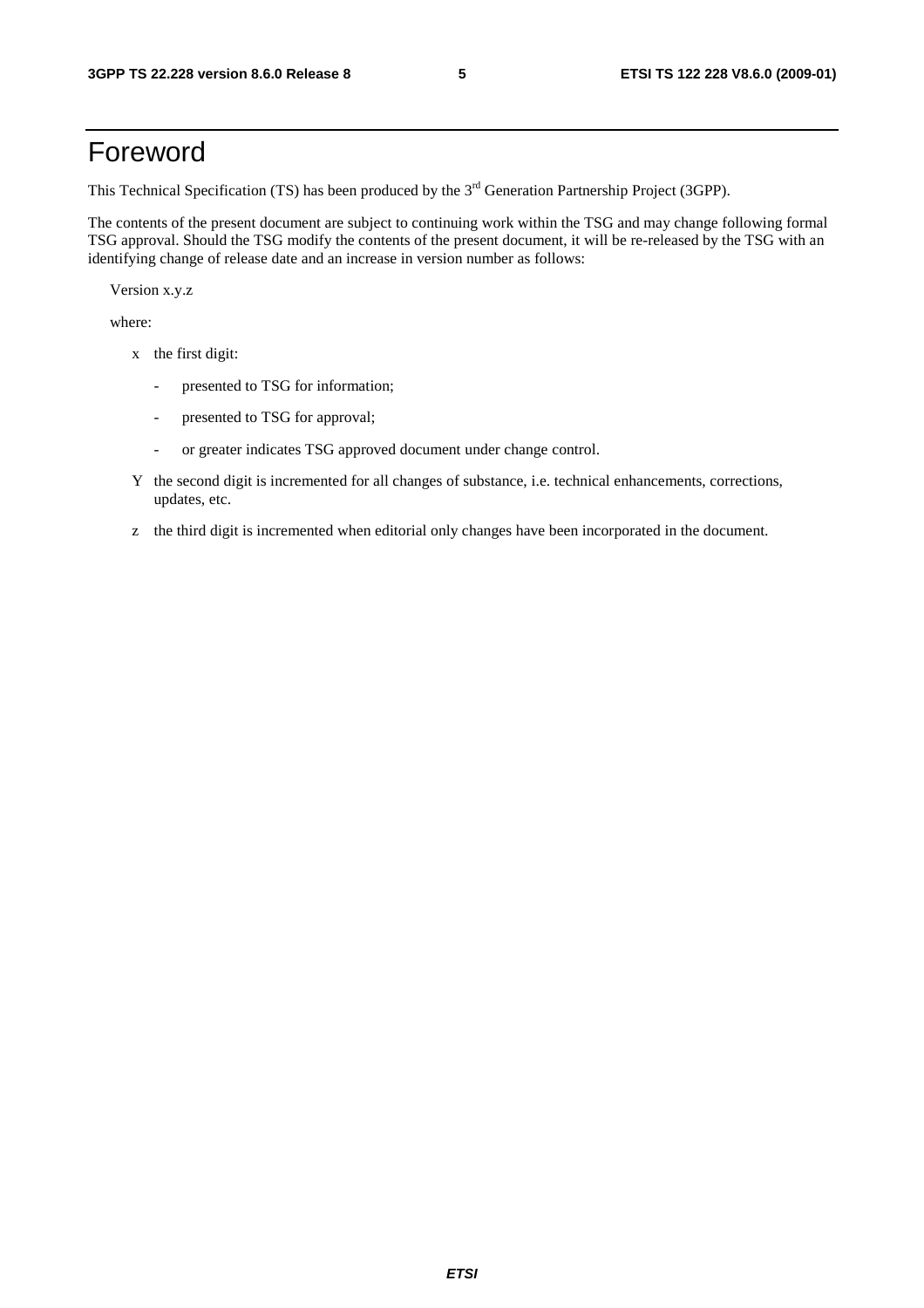## 1 Scope

This TS defines the service requirements from users" and operators" perspective for the support of IP multimedia applications through the IMS.

IP multimedia applications are supported by IP multimedia sessions in the IM CN Subsystem. IP multimedia sessions use IP connectivity bearers (e.g. GPRS as a bearer). Examples of IP multimedia applications include speech communication, real time multimedia applications, shared online whiteboards etc.

This TS, in general, does not standardise usage of IP multimedia applications, but instead identifies the requirements to enable their support.

In order to align IP multimedia applications wherever possible with non-3GPP IP applications, the general approach is to adopt non-3GPP IP based solutions.

The existing legacy tele- and supplementary services shall not be re-standardised as IP multimedia applications, and multimedia equivalent applications may be created with toolkits.

## 2 References

The following documents contain provisions which, through reference in this text, constitute provisions of the present document.

- References are either specific (identified by date of publication, edition number, version number, etc.) or non-specific.
- For a specific reference, subsequent revisions do not apply.
- For a non-specific reference, the latest version applies. In the case of a reference to a 3GPP document (including a GSM document), a non-specific reference implicitly refers to the latest version of that document *in the same Release as the present document*.

### 2.1 Normative references

| $[1]$  | 3GPP TS 22.003: " CS Teleservices supported by a PLMN".                                                                                                                                               |
|--------|-------------------------------------------------------------------------------------------------------------------------------------------------------------------------------------------------------|
| $[2]$  | Void                                                                                                                                                                                                  |
| $[3]$  | Void                                                                                                                                                                                                  |
| $[4]$  | Void                                                                                                                                                                                                  |
| $[5]$  | 3GPP TS 22.101: "Service principles".                                                                                                                                                                 |
| [6]    | Void                                                                                                                                                                                                  |
| $[7]$  | 3GPP TS 22.146: "Multimedia Broadcast/Multicast Service; Stage 1"                                                                                                                                     |
| [8]    | Void                                                                                                                                                                                                  |
| $[9]$  | RFC 3261: "SIP: Session Initiation Protocol"                                                                                                                                                          |
| $[10]$ | 3GPP TS 22.078: "; Customised Applications for Mobile network Enhanced Logic (CAMEL);<br>Service definition – Stage 1"                                                                                |
| $[11]$ | 3GPP TS 22.057: "; Mobile Execution Environment (MexE); Service description, Stage 1"                                                                                                                 |
| $[12]$ | 3GPP TS 22.038: "3 <sup>rd</sup> Generation Partnership Project; Technical Specification Group Services and<br>System Aspects; USIM/SIM Application Toolkit (USAT/SAT); Service description; Stage 1" |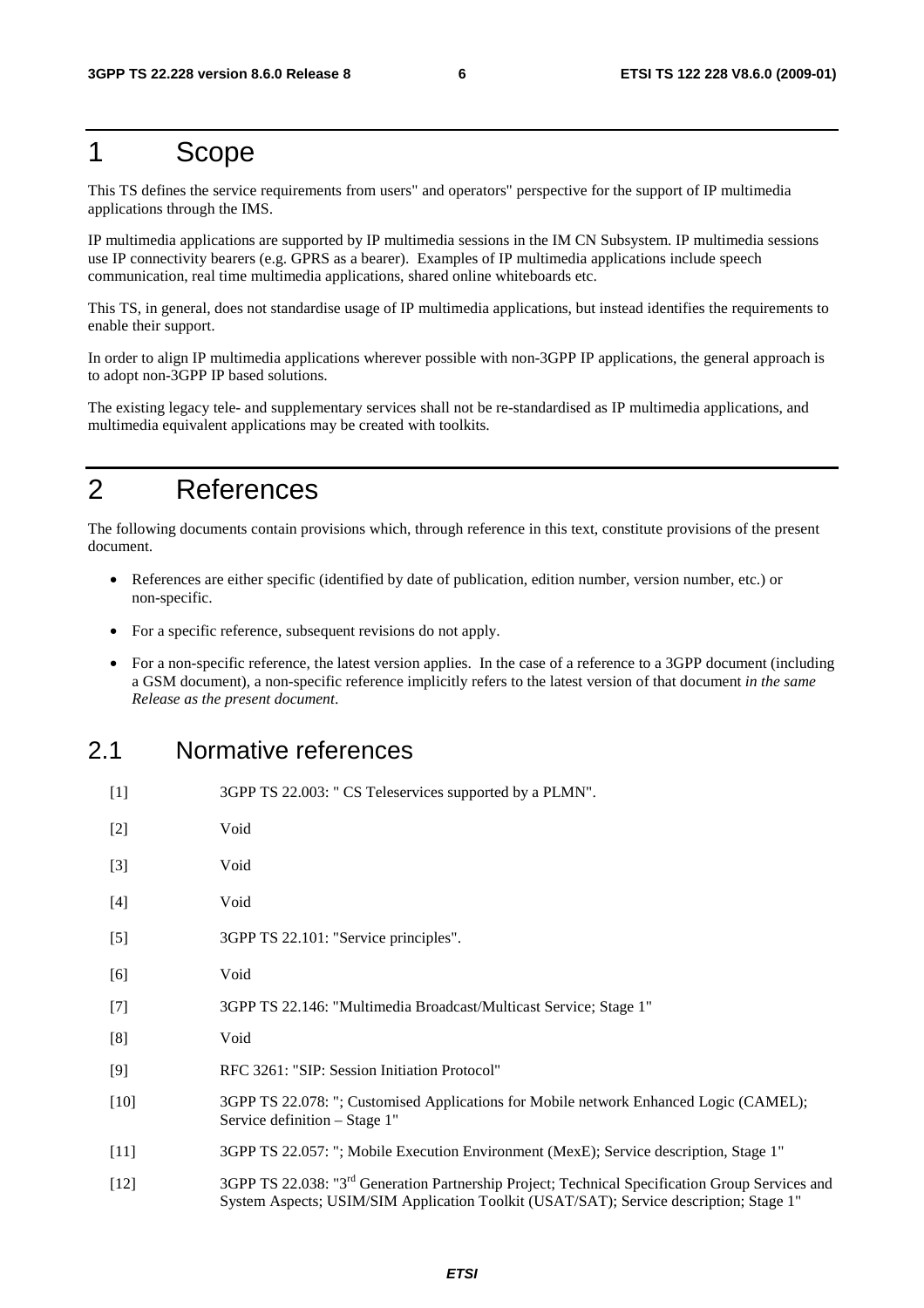- [13] 3GPP TS 22.127: "3rd Generation Partnership Project; Technical Specification Group Services and System Aspects; Stage 1 Service Requirement for the Open Service Access (OSA)
- [14] 3GPP TR 21.905 : "Vocabulary for 3GPP specifications"
- [15] RFC3966: "The tel URI for Telephone Numbers"
- [16] 3GPP TS 22.240: "3rd Generation Partnership Project; Technical Specification Group Services and System Aspects; Service Aspects; Stage 1 Service Requirement for the 3GPP Generic User Profile (GUP)"
- [17] ETSI ETS 300 284: "Integrated Services Digital Network (ISDN); User-to-User Signalling (UUS) supplementary service; Service description"
- [19] ETSI TS 102 424: "Telecommunications and Internet converged Services and Protocols for Advanced Networking (TISPAN); Requirements of the NGN network to support Emergency Communication from Citizen to Authority"
- [20] 3GPP TS 22.173 : " Multimedia Telephony Service and supplementary services "
- [21] 3GPP TS 31.103: "Characteristics of the IP Multimedia Services Identity Module (ISIM) application".

#### 2.2 Informative references

[18] GSMA PRD IR.34: "Inter-Service Provider IP Backbone Guidelines"

## 3 Definitions and abbreviations

#### 3.1 Definitions

For the purposes of this TS the following definitions apply:

**Access independence:** the ability for the subscribers to access their IP Multimedia services over any access network capable of providing IP-connectivity, e.g. via:

- 3GPP accesses (e.g. E-UTRAN, UTRAN, GERAN)
- Non 3GPP accesses with specified interworking (e.g. WLAN with 3GPP interworking, DOCSIS®, WiMAX**™** and cdma2000® access)
- Other non 3GPP accesses that are not within the current scope of 3GPP (e.g. xDSL, PSTN, satellite, WLAN without 3GPP interworking)

**Conference:** An IP multimedia session with two or more participants. Each conference has a 'conference focus'. A conference can be uniquely identified by a user. An example for a conference could be a multimedia game, in which the conference focus is located in a game server.

**Conference Focus:** The conference focus is an entity which has abilities to host conferences including their creation, maintenance, and manipulation of the media. A conference focus implements the conference policy (e.g. rules for talk burst control, assign priorities and participant"s rights).

**IM CN subsystem:** (IP Multimedia CN subsystem) comprises of all CN elements for the provision of IP multimedia applications over IP multimedia sessions

**IP multimedia application:** an application that handles one or more media simultaneously such as speech, audio, video and data (e.g. chat text, shared whiteboard) in a synchronised way from the user"s point of view. A multimedia application may involve multiple parties, multiple connections, and the addition or deletion of resources within a single IP multimedia session. A user may invoke concurrent IP multimedia applications in an IP multimedia session.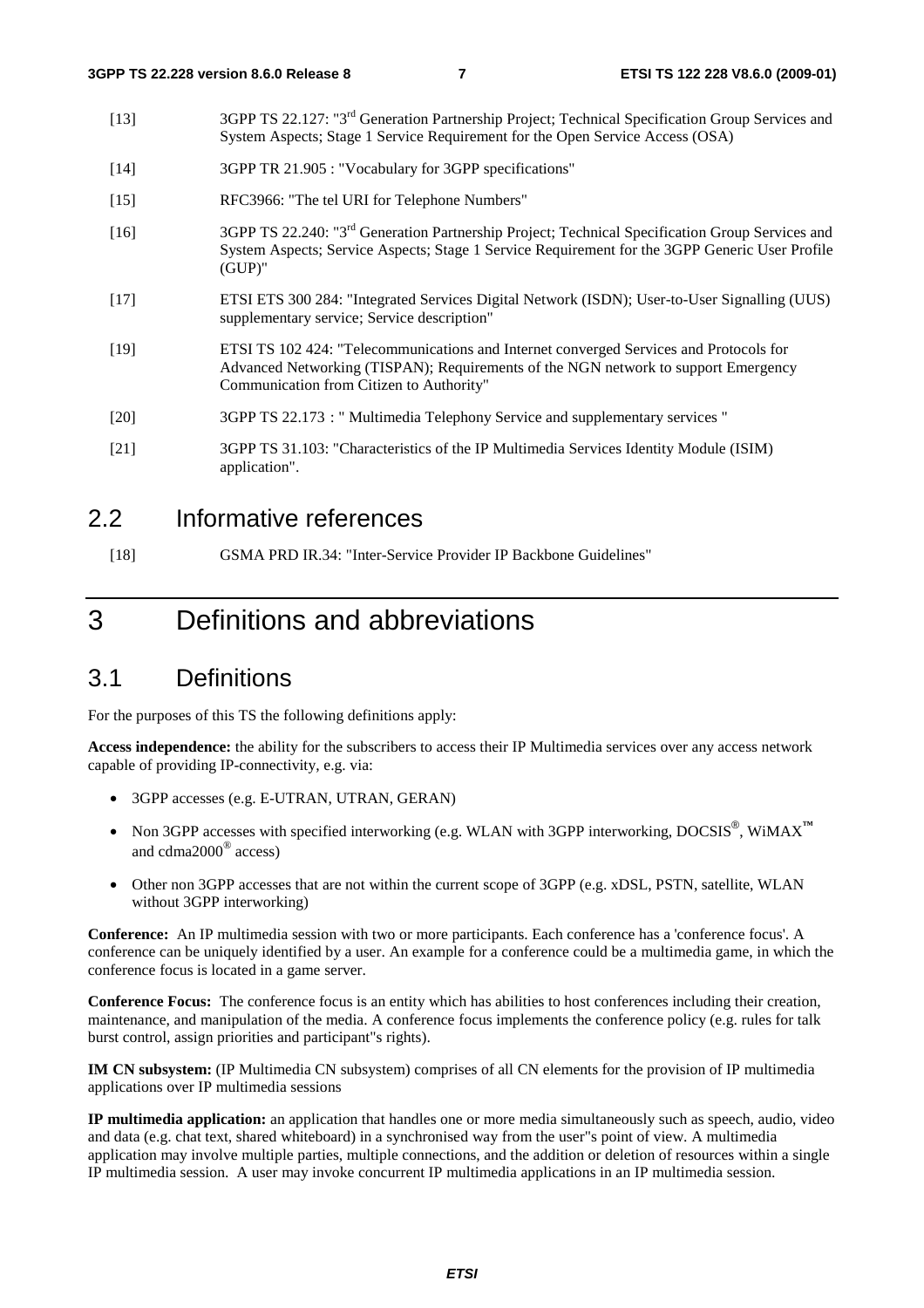**IP multimedia service:** an IP multimedia service is the user experience provided by one or more IP multimedia applications.

**IP multimedia session:** an IP multimedia session is a set of multimedia senders and receivers and the data streams flowing from senders to receivers. IP multimedia sessions are supported by the IP multimedia CN Subsystem and are enabled by IP connectivity bearers (e.g. GPRS as a bearer). A user may invoke concurrent IP multimedia sessions.

Further definitions are given in 3GPP TR 21.905 [14].

### 3.2 Abbreviations

For the purposes of this TS the following abbreviations apply;

BVC Basic Voice Call<br>DOCSIS<sup>®</sup> Data Over Cable Data Over Cable Service Interface Specifications WiMAX**™** Worldwide Interoperability for Microwave Access NOTE: WiMAX<sup> $<sup>m</sup>$ </sup> is a trademark of the WiMAX Forum</sup> DOCSIS® is registered trademark of Cable Television Laboratories, Inc. cdma2000® is a registered trademark of the Telecommunications Industry Association (TIA-USA)

## 4 Introduction

IP has opened up a whole range of communication applications, which may allow operators to develop totally new value added applications as well as to enhance their existing solutions. The open architecture and platforms supported by IP and operating systems may lead to applications and new opportunities that are more difficult to replicate using a standard switched centralised solution.

A complete solution for the support of IP multimedia applications (including voice communications) shall be available. The solution consists of UEs, GERAN or UTRAN radio access networks and GPRS evolved core network. One of the main objectives for 3GPP specifications is to ensure that the availability and behaviour of these IP applications when used via the 3GPP mobile access is at least as good as when used via other mobile access types.

## 5 High level requirements

Support for IP multimedia sessions shall be provided in a flexible manner to allow operators to differentiate their services in the market place as well customise them to meet specific user needs. This shall be provided by the use of service capabilities in both networks and terminals, for the creation and support of IP multimedia applications.

The following high level requirements shall be supported for IP multimedia applications:-

- Negotiable QoS for IP multimedia sessions both at the time of a session establishment as well as during the session by the operator and the user
- Negotiable QoS for individual media components in an IP multimedia session both at the time of establishing a media component as well as when the media component is active by the operator and the user
- End to end QoS for voice at least as good as that achieved by the circuit-switched wireless systems shall be enabled
- Support of roaming, negotiation between operators for QoS and for Service Capabilities is required. Such negotiation should be automated rather than manual, e.g., when another operator adds new service capabilities.
- Support of roaming and interconnection shall include the capability for media to be routed optimally between IMS operators, i.e. according to criteria set by the operators.
- Possibility for a network operator to implement IP Policy Control for IP multimedia applications.
- IP multimedia sessions shall be able to support a variety of different media types. A set of media types shall be identified to ensure interoperability (e.g. default codec selection and header compression).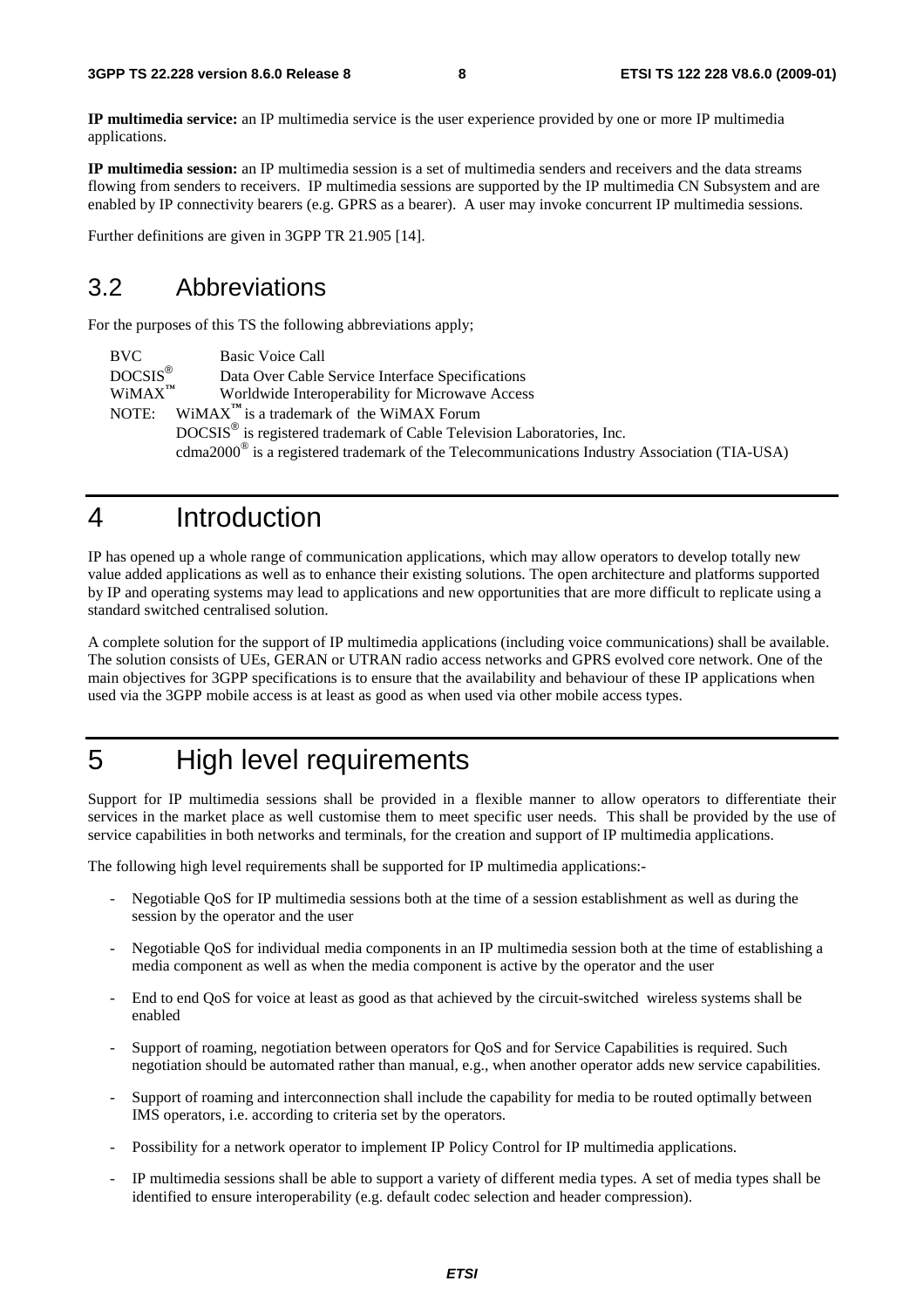- Within each IP multimedia session, one or more IP multimedia applications shall be supported. It shall be possible to support multiple IP multimedia applications to efficiently provide a coherent and consistent IP multimedia service experience. Such support involves identifying which applications are invoked per subscriber, understanding the appropriate order of the set of applications, and resolving application interactions during the session.
- The possibility for IP multimedia applications to be provided without a reduction in privacy, security, or authentication compared to corresponding packet switched and circuit switched services.
- IMS shall be capable to provide transcoding (at least for vocie sessions) where needed when two UEs do not support a common codec.
- Interconnection between two IMS domains shall be supported.

Note: see also Section 10

- Roaming shall be supported enabling users to access IP multimedia services provisioned by the:
	- Home Environment
	- Serving Network
- The principle of access independence shall be supported. It is desirable that an operator should be able to offer services to their subscribers regardless of how they obtain an IP connection (e.g. E-UTRAN, UTRAN, GERAN, fixed lines, LAN, DOCSIS®, WiMAX**™** and cdma2000® access).
	- Note: Access independence principle can only be ensured by 3GPP for the access technologies 3GPP has defined or has defined specific interworking.
- It shall be possible for the users to access IM CN via an IP connection (e.g. GPRS, fixed lines, LAN) with Network Address Translation (NAT) deployed.
- It shall be possible to support session-related internet applications that have been developed outside the 3GPP community.
- It shall be possible to limit the view of an operator"s network topology to authorised entities.
- It shall be possible to support the multiple UEs associated with a single IMS service subscription. It shall be possible to share one Public User Identity between multiple UEs. It shall also be possible to identify the individual UEs with separate Public User Identities. IMS shall be able to route sessions towards the identified UE(s), e.g. based on UE capability, User preference and/or Network preferences.
- It shall be possible for a service to identify and interact with a specific UE even when multiple UEs share the same single Public User Identity. A UE shall be capable to identify and interact with a specific UE even when multiple UEs share the same single Public User Identity, except when the UE supports only limited capabilities and thus is unable to become engaged in a service that requires such functionality. Examples include a telemetryonly capable UE that only supports the capabilities for point-to-point communication.
- The IMS shall be capable to access information about the state of a user's access connection, whether the user is roaming or not. According to operator policies this information may be provided to applications.
- The IMS shall be capable to access user location information, whether the user is roaming or not. According to operator policies this information may be provided to applications.
- Where required (e.g. by regulation) the IMS shall provide the capability for the user to indicate to the network that a communication is malicious.

Note: see also MCID in [20].

Where required (e.g. by regulation) the IMS shall provide the capability for the network, on behalf of the user, to reject incoming communications from users who have restricted the presentation of their originating identity.

Note: see also ACR in [20].

The IMS shall support the capability of enabling early media for an IMS multimedia session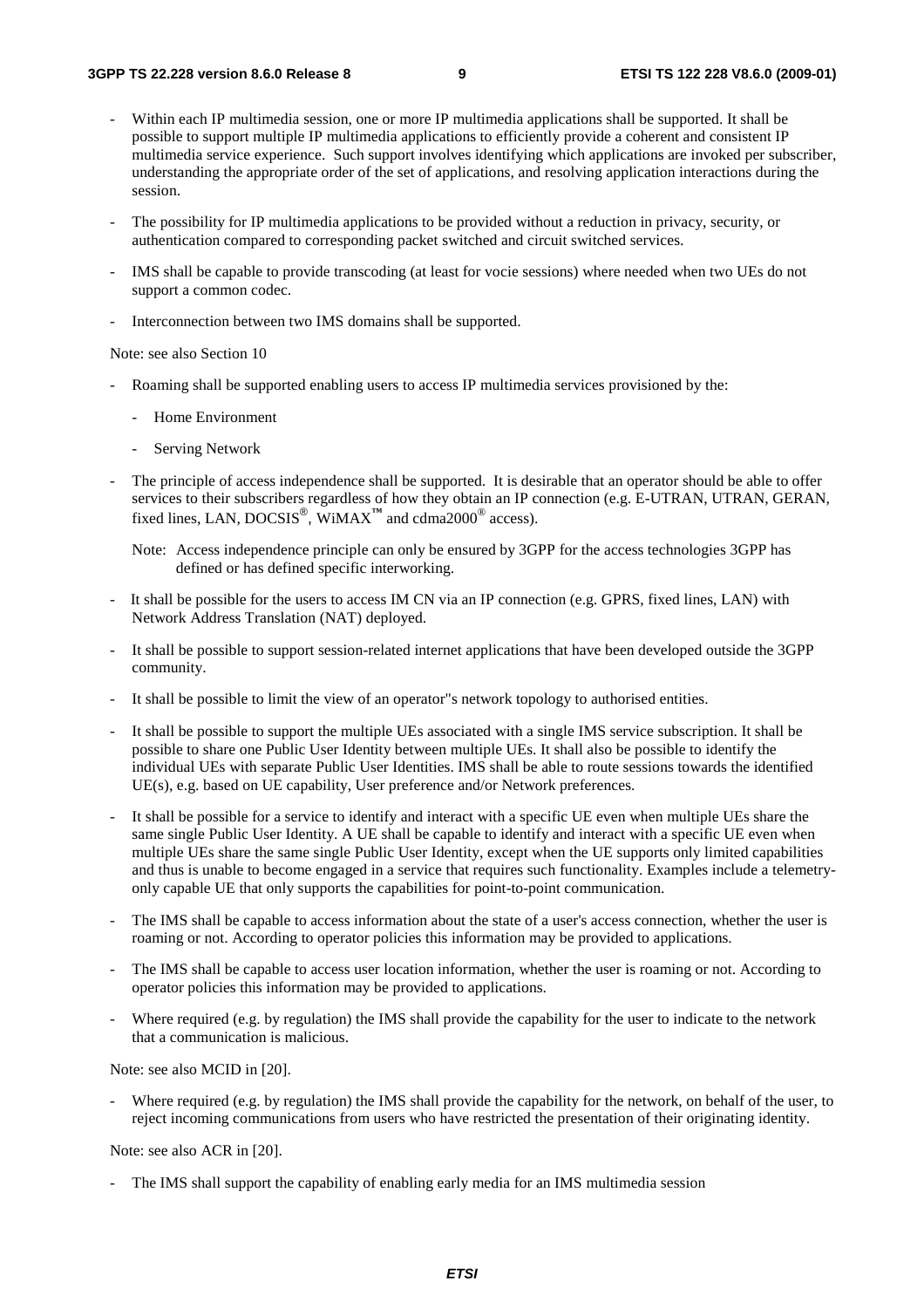Note: Early media refers to media (e.g., audio and video) that is exchanged before a particular session is accepted by the called user.

## 6 Standardised service capability approach

IP multimedia applications shall, as a principle, not be standardised, allowing operator specific variations. It shall be possible to enable rapid service creation and deployment using service capabilities.

It is important that commercially available IP multimedia applications are supported. In general compatibility shall be with these IP multimedia applications instead of building 3GPP-specific solutions.

The following options shall be available in the 3GPP standards to enable service delivery:

an architectural framework shall be created that enables maximum flexibility in the end user device and network servers, similar in concept to that used in the Internet.

This framework shall enable an operator to efficiently deploy IP multimedia applications in a network-agnostic manner without having to wait for these applications or additional enabling technology, to be standardised in 3GPP.

- service capabilities (enhanced to control IP multimedia applications), which will allow IP multimedia applications to be deployed in a vendor independent manner

CAMEL [10], MExE [11], SAT [12] and OSA [13], should be improved to support IP multimedia applications, e.g. additions to APIs, service capability features, service capability servers, user profile etc.

- the IM CN Subsystem user related data to be stored in a standardised format and to be managed and accessed using standardised mechanisms of the 3GPP Generic User Profile (GUP) [16].
- mechanisms which allow the network or the application to understand the limitations of the mobile and thereby take appropriate actions.
- Note: There is a concern that with a large variety of toolkits to create applications, service interworking between terminals and networks may be compromised and needs to be addressed.

## 7 User service requirements

IP multimedia sessions provide the ability for users to invoke IP multimedia applications to send and receive (where applicable) voice and data communications, even when roaming. This includes interworking with existing voice and data networks for both fixed (e.g. PSTN, ISDN, internet etc.) and mobile users.

The IM CN subsystem shall support interworking with existing fixed and mobile voice and IP data networks, including PSTN, ISDN, Mobile and Internet.

It shall be possible to have basic voice calls between IMS users and users in CS domain/PSTN-style networks. When an IM session originates or terminates in a CS telephony call, the experience of the CS telephony network user should not substantially differ from that of a call between two CS telephony network users in terms of aspects such as the delay to set-up communications and the total permissible delay in transporting speech between the end users. The IM CN subsystem does not necessarily have to support all services offered by the CS telephony network.

## 7.1 Identifying IP multimedia application subscriptions

There is no requirement to support standardised subscription mechanisms for IP multimedia applications.

IP multimedia applications may require to be provisioned and configured by users and operators. Since the source and variety of IP multimedia applications may not be standardised, the specific feature codes to provision, enable and configure IP multimedia applications may not be standardised either. .

Note: The standardised service capabilities, personalised Internet web pages and evolving IP mechanisms may be used to allow user (self) provisioning, configuration and enabling of IP multimedia applications.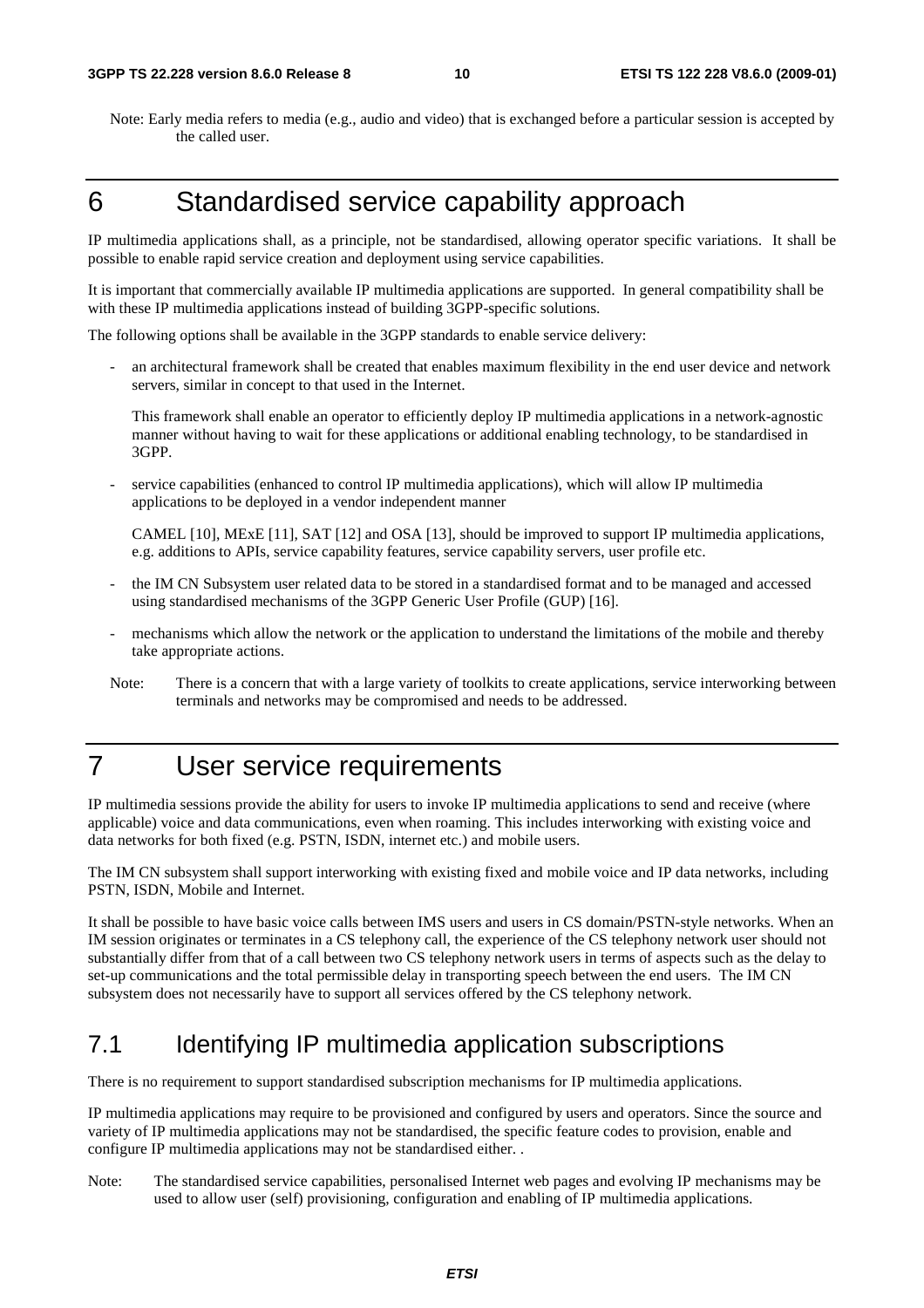## 7.2 Access to the IM CN subsystem

#### 7.2.0 General

IMS, complying with the principle of access independence, supports IP multimedia applications via IP multimedia sessions over a multitude of IP Connectivity Access Networks. These include e.g. E-UTRAN, UTRAN, GERAN, fixed line, I-WLAN, DOCSIS<sup>®</sup>, WiMAX<sup>™</sup> and cdma2000<sup>®</sup> access.

#### 7.2.1 Access control

The IM CN subsystem shall be able to verify at any time that the user is entitled to use the resources of the IM CN subsystem.

## 7.2.2 IMS Registration and De-registration

In order to be able to access services from the IM CN Subsystem a UE shall register on the IM CN Subsystem.

- A UE that supports IMS shall be able to register on the IM CN Subsystem.
- A UE may support automated IMS registration, e.g. when gaining access to the PS domain.
- It shall be possible for the network operator to request a UE to register on the IM CN Subsystem, provided that access to the PS domain is already available.
- Note: the mechanisms by which the network operator requests the UE to perform an IMS registration may be outside the scope of the IMS.
- A UE that supports IMS shall be able to de-register from the IM CN Subsystem.
- The network operator shall be able to de-register a UE from the IM CN Subsystem.

## 7.3 Capability negotiation

The IMS shall provide the capability for IP multimedia applications (whether it is an application of a user or the network) to negotiate their capabilities to identify and select the available media components, QoS etc. of IP multimedia sessions. It shall be possible for the capability negotiation to take place on invocation, acceptance and during an IP multimedia session (e.g. following a change in UE capabilities, change in media types etc.). Capability negotiation may be initiated by the user, operator or an application on behalf of them.

In order to support the user's preferences for IP multimedia applications, the capability negotiation shall take into account the information in the user profile whenever applicable. This includes the capability to route the IP multimedia session to a specific UE, when multiple UEs share the same IMS service subscription.

## 7.4 Redirecting of IP Multimedia sessions

The IMS shall support the capability for the user, or the network on behalf of the user, to identify an alternative destination for an IP multimedia session or individual media of an IP multimedia session. Redirection to alternative destinations may be initiated by the sending party, receiving party or the network on their behalf. It shall be possible for redirection to be initiated at various stages of an IP Multimedia session. For example:

- Prior to the set up of an IP Multimedia session
- During the intial request for an IP Multimedia session
- During the establishment of an IP Multimedia session
- While the IP Multimedia session is ongoing

Redirection can be applied for all Multimedia sessions unconditionally or it can be caused by any of a set list of events or conditions. Typical causes could be: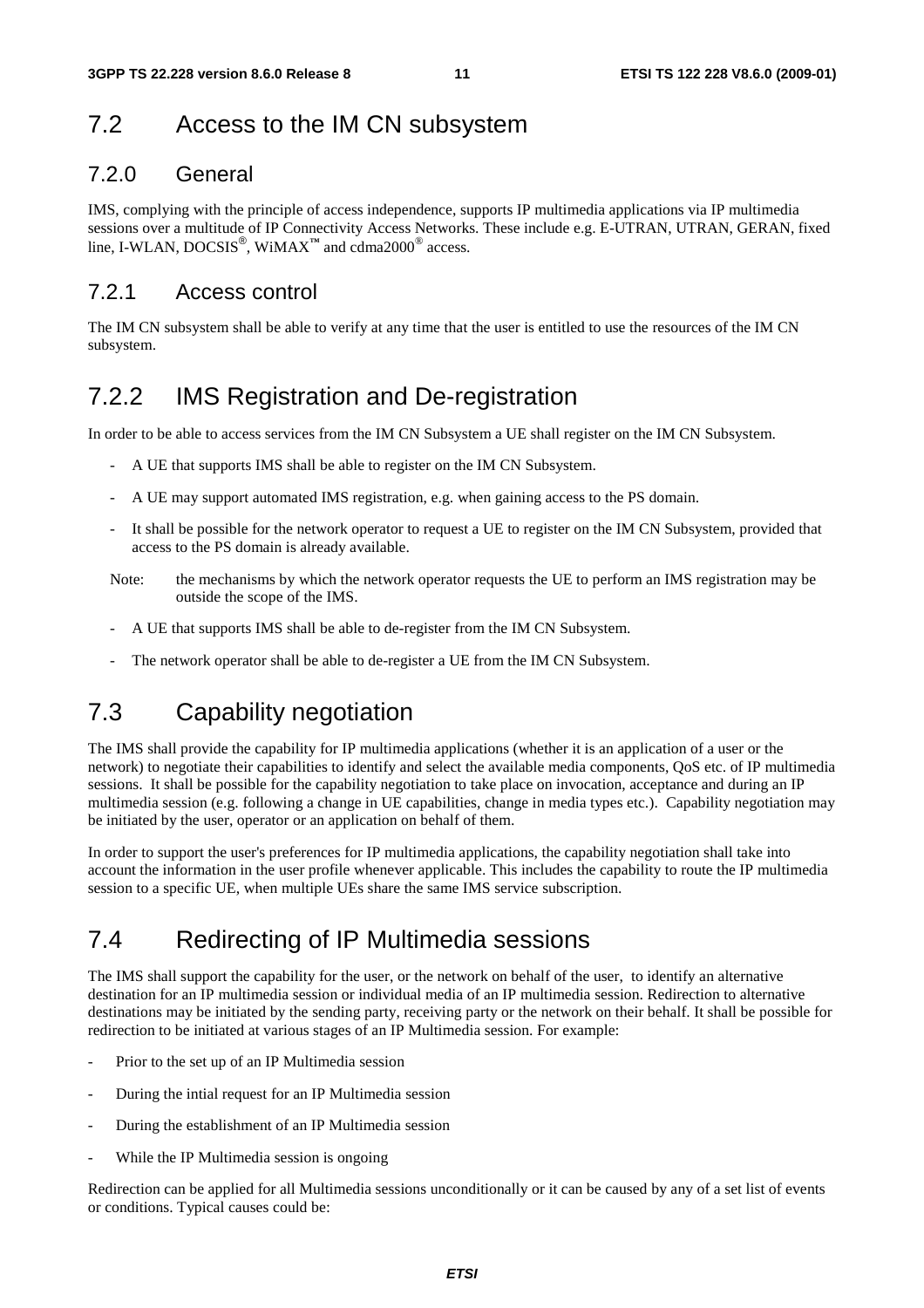- Identity of the caller
- Location or presence of the calling or called party
- If the called party is already in a session
- If the called party is unreachable or unavailable in some other way
- If the called party does not respond
- After a specified alerting interval
- User"s preference on routing for specific IP Multimedia session based on the capabilities of multiple UEs sharing the same IMS service subscription.

#### - **Time of day.**

There are other causes that could be applied that do not require standardisation.

## 7.5 Invoking an IP multimedia session

The user shall be able to invoke one or more IP multimedia sessions. The user shall also be able to activate concurrent IP multimedia applications within each IP multimedia session.

#### 7.5.1 Identification of entities

Both telecom and internet numbering and addressing schemes shall be supported as public identities. IP multimedia communication establishment (both originating and terminating) depending on originator shall be able to be based on E.164/TELURI (e.g. tel:+4412345678) [15]or SIP URI (sip:my.name@company.org) [9]. It shall be possible to assign several public identities for one subscription.

Whilst not required for routing between terminals within the IMS, it should be possible for the network to recognise and treat URIs, containing 'IM' or 'Pres' prefixes, received from other networks supporting such prefixes.

Whilst not required for routing between terminals within the IMS, it should be possible to append an 'IM' or 'Pres' prefix to an outgoing URI to enable routing to the correct addressee in external networks supporting such prefixes.

Public identities shall be administered by the network operator and shall not be changeable by the user.

It shall be possible for the network operator to guarantee the authenticity of a public identity presented for an incoming session to a user where the communication is wholly across trusted network. This is equivalent to the situation for CLIP with today"s telephony networks.

It shall be possible for the network operator to use

- the same E.164 number for IP multimedia sessions and CS speech telephony (TS11) [1]
- a different E.164 number if desired for IP multimedia sessions

This allows customers who originally had only an E164 MSISDN to retain the same number for receiving communications in the IM domain and also in the CS domain when outside IM coverage.

#### 7.5.2 Negotiation at IM session invocation

It shall be possible for the capability negotiation to take place at the time of the IP multimedia session invocation. Refer to subclause 7.3 for further details on capability negotiation on IP multimedia session invocation.

#### 7.5.3 Emergency communications

The requirements for Emergency communications are contained in [5] for PLMN specified by 3GPP and in [19] for NGN broadband accesses.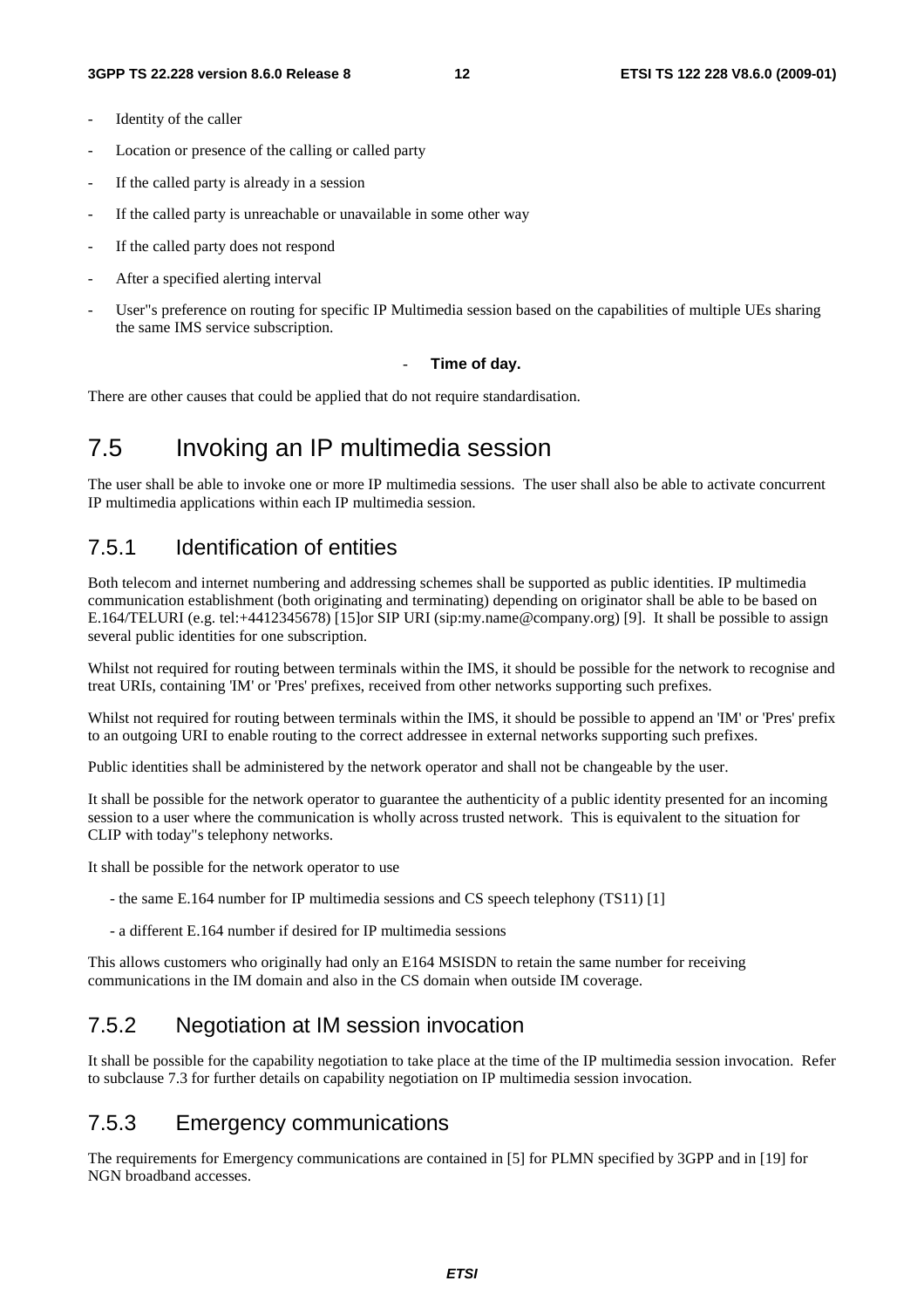## 7.6 Handling of an incoming session (by the terminating entity)

#### 7.6.1 Automatic re-routing

IMS shall provide the capability to handle communications rejected (e.g. due to unavailability of PSTN/ISDN resources) using re-routing.

#### 7.6.2 Presentation of session originator identity

The IMS shall present the identity of the session originator (see 7.5.1).The network shall suppress the presentation of the identity when requested by the session originator.

Operator policies (e.g. requirements for support of emergency communications) may over-ride the user request for suppression.

#### 7.6.3 Negotiation of an incoming session

Interaction with the user profile shall be supported, and additionally direct interaction with the user may be required. Refer to subclause 7.3 for further details on capability negotiation on an incoming IP multimedia session.

#### 7.6.4 Accepting or rejecting an incoming session

It shall be possible for the user to either accept, reject, ignore or re-direct an incoming IP multimedia session. Further, it shall also be possible for the user to accept only a subset of the offered media, not have any of the media offered to him at all etc.

## 7.7 Handling of an ongoing session

#### 7.7.1 User modification of media in an ongoing session

The user shall be able to negotiate the addition or deletion of media components of IP multimedia applications during an IP multimedia session. Refer to subclause 7.3 for further details on capability negotiation during an IP multimedia session.

#### 7.7.2 Suspending and resuming of an ongoing session

It shall be possible for the user to suspend an IP multimedia session, and resume that IP multimedia session at a later time.

#### 7.7.3 Presentation of identity of connected-to party of a session

It shall be possible to present to the originator of a session the identity of the party to which she is connected (see 7.5.1).

However, the connected-to party shall be able to request that her identity is not revealed to the originator of the session.

Operator policies (e.g. requirements for support of emergency communications) may over-ride the user request for suppression.

## 7.8 Ending a session

The user shall be able to end an IP multimedia session at any time during the session. The network may end an IP multimedia session at any time during the session (e.g. in failure conditions).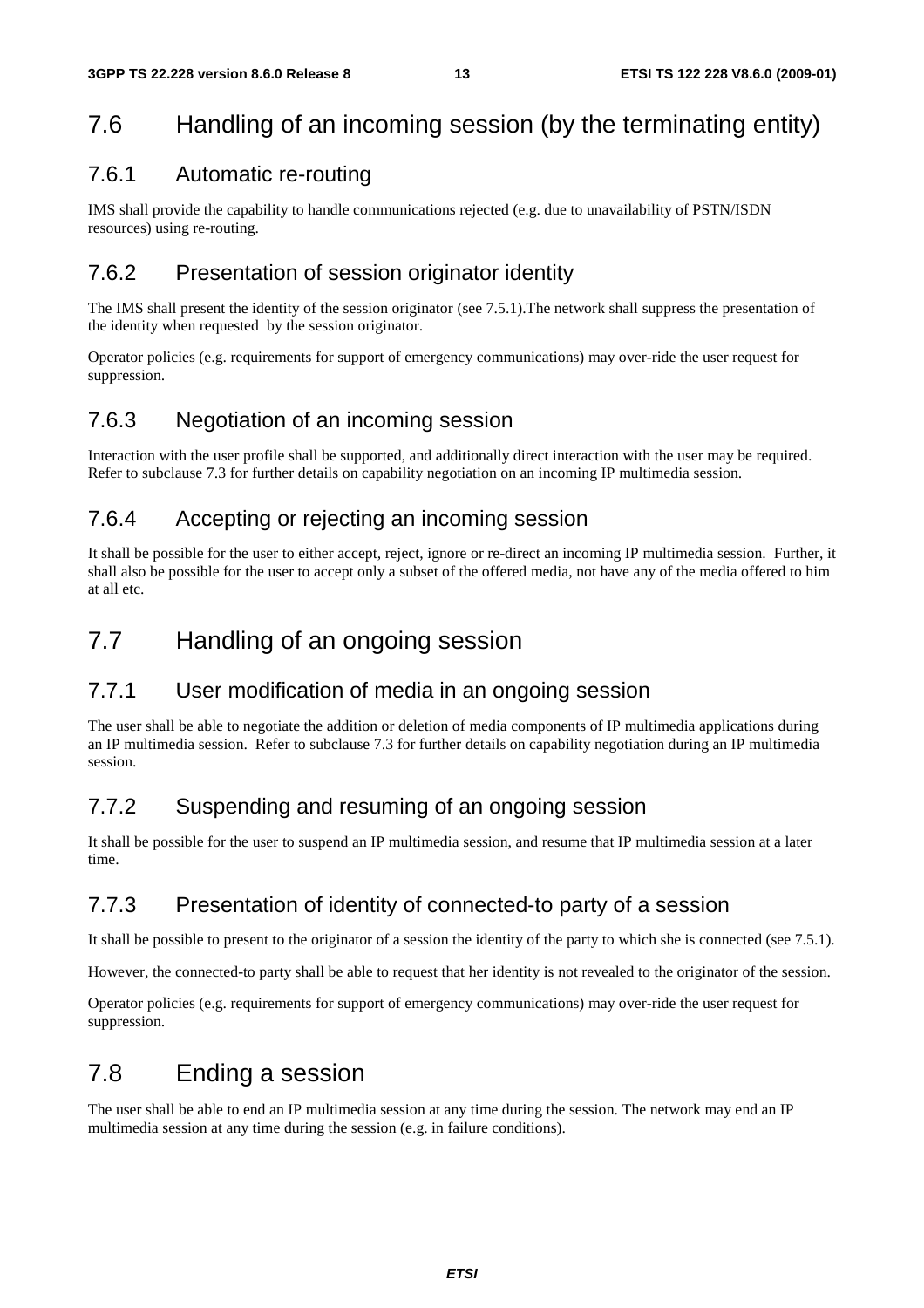## 7.9 Void

## 7.10 Handling of conferences

Conferences allow users participating in the conference to communicate with all other participants simultaneously. A conference has a "conference focus", that controls the conference.

Note that a user, participating in the conference, depending on the conference policy may be allowed to communicate with the focus (e.g. to request invitation of another user into the conference).

The following minimum user requirements for conferences exist:

- A user shall be able to request the creation of a conference.
- A user shall be able to request to join an existing conference.
- A user participating in the conference shall be able to request modification of the conference (e.g. add/remove media, manipulation of data streams, add/remove participants) depending on the conference policy.
- A user participating in the conference shall be able to request termination of the conference, depending on the conference policy.
- A user participating in the conference shall be able to receive information from the conference focus (e.g. participants in conference, participants joining or leaving the conference)

## 7.11 Handling of multicast services

Multicast services allow IMS users and service providers to send multimedia to a group of IMS users simultaneously in an unidirectional way of communication. The underlying network may be able to support mechanisms that optimize the delivery of multimedia to the individual members of that group (e.g. MBMS [7])

- Note: an example for applicability of multicast services could be the IMS based 'Push to talk over Cellular' service, that is being standardised by OMA.
- An IMS application located on an application server in the network shall be able to request that multimedia is sent to a group of IMS users, which are specified by this request.
- Depending on the capabilities of the underlying network IMS shall be able to use optimized mechanisms of the network (e.g. multicast capabilities such as MBMS [7]) for the delivery of multimedia to the group of IMS users.

### 7.12 Support for Local Numbers in the IMS

If a number or short code originating from a UE corresponds to the HPLMN's numbering plan, or is recognised as a service access short code, it shall be routed by the HPLMN accordingly.

A number or short code originating from a UE in a VPLMN may have a local call indicator (LCI) added to it. The value of an LCI helps the HPLMN to route the call and, if necessary, route the call to the country/VPLMN of origin.

The HPLMN shall analyse the received number and route the call as follows:

If the number or short code has an LCI the HPLMN should route the call according to the value of the LCI. If the HPLMN is unable to resolve or route the received number then an error message shall be returned to the originating UE.

#### 7.13 User determined user busy

The network shall support the capability of a user to reject an incoming IMS session with an indication of "user busy". This indication may be used by the network as a trigger for certain services e.g. Call Forwarding on Busy. If the session rejection is propagated back to the originator, the "user busy" indication must be provided as the cause of the rejection.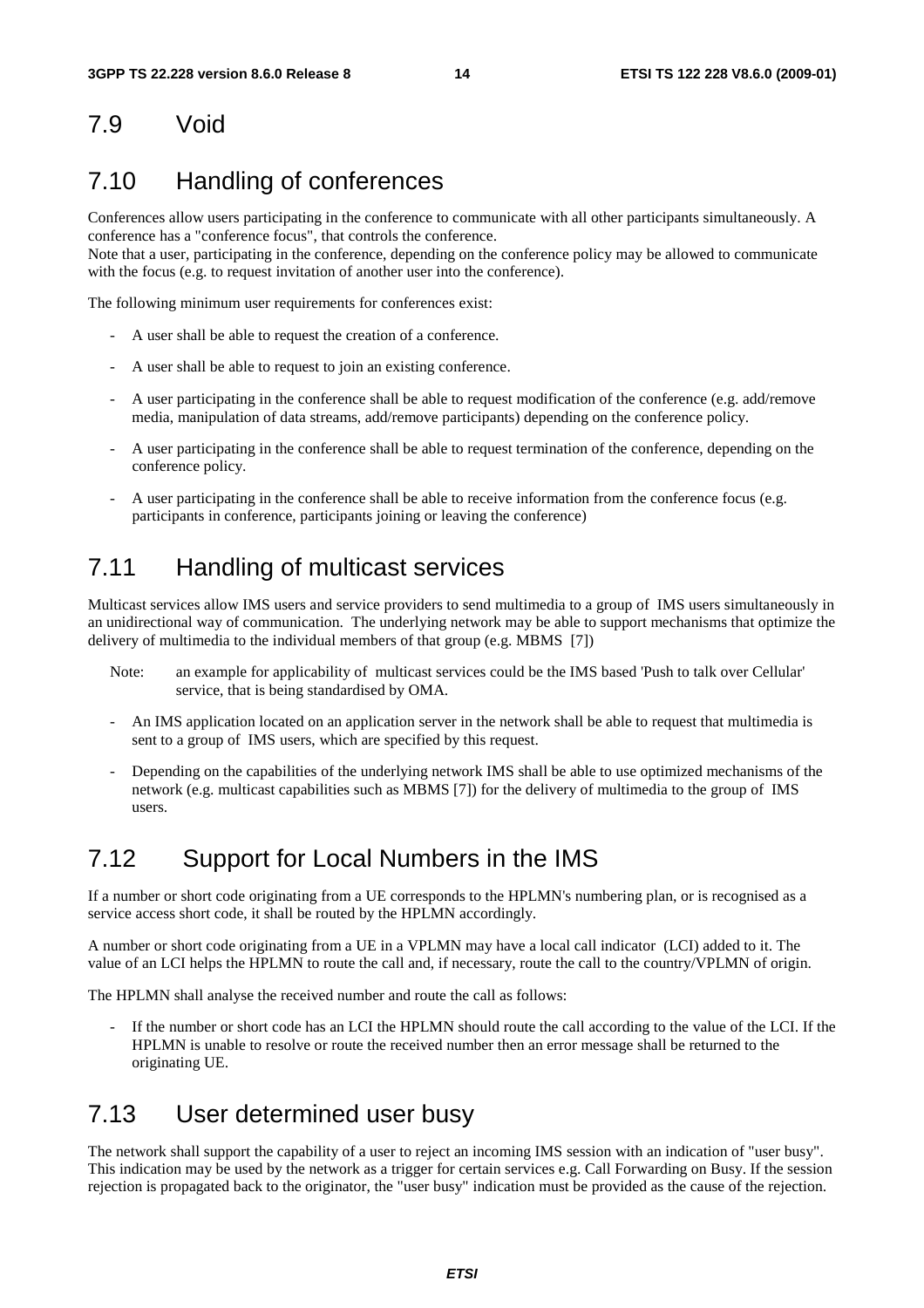The conditions for user determined "user busy" include:

- the session is offered to a single contact that rejects with a "user busy" indication; or
- the session is offered to multiple contacts with a single public identity, and one contact rejects with a "user busy" indication on behalf of the set of contacts; or
- the session is offered to multiple contacts; and
	- none of the contacts progress the session; and
	- one or more of the contacts rejects with a "user busy" indication.

NOTE: A contact is e.g. a terminal, a UE, or some other kind of equipment in the user premises.

## 8 Interworking requirements

#### 8.1 General

The IMS shall support the capability for interoperability with the following:

- PLMN CS domain.
- PSTN/ISDN networks.
- Packet Cable network,
- Internet.
- Other non 3GPP networks providing IP Multimedia sessions.

The scope of this interoperability may result in a limited service capability.

## 8.2 Interworking with PLMN CS Domain

The IMS shall support conveyance of voice calls and multimedia services between IMS users and users in CS domain (within the limits set by the CS domain).

If more than one IMS party is involved in a communication with a PSTN party/parties, the communication between the IMS parties shall not be adversely impacted by the presence of a PSTN party.

Note: That this boundary may still be subject to regulatory requirements associated with communications with the PSTN including, but not limited to, lawful interception of voice calls and multimedia services, and number portability.

The boundary interworking shall be able to convey the information associated with the services listed below:

CLIP/CLIR;

Call Forwarding.

Also due to regulatory reasons the subscriber identity may be required to be conveyed via the IMS-CS/PSTN boundary to enable calling line identification services on both sides.

Support of:

Call barring,

Call waiting/hold,

MPTY,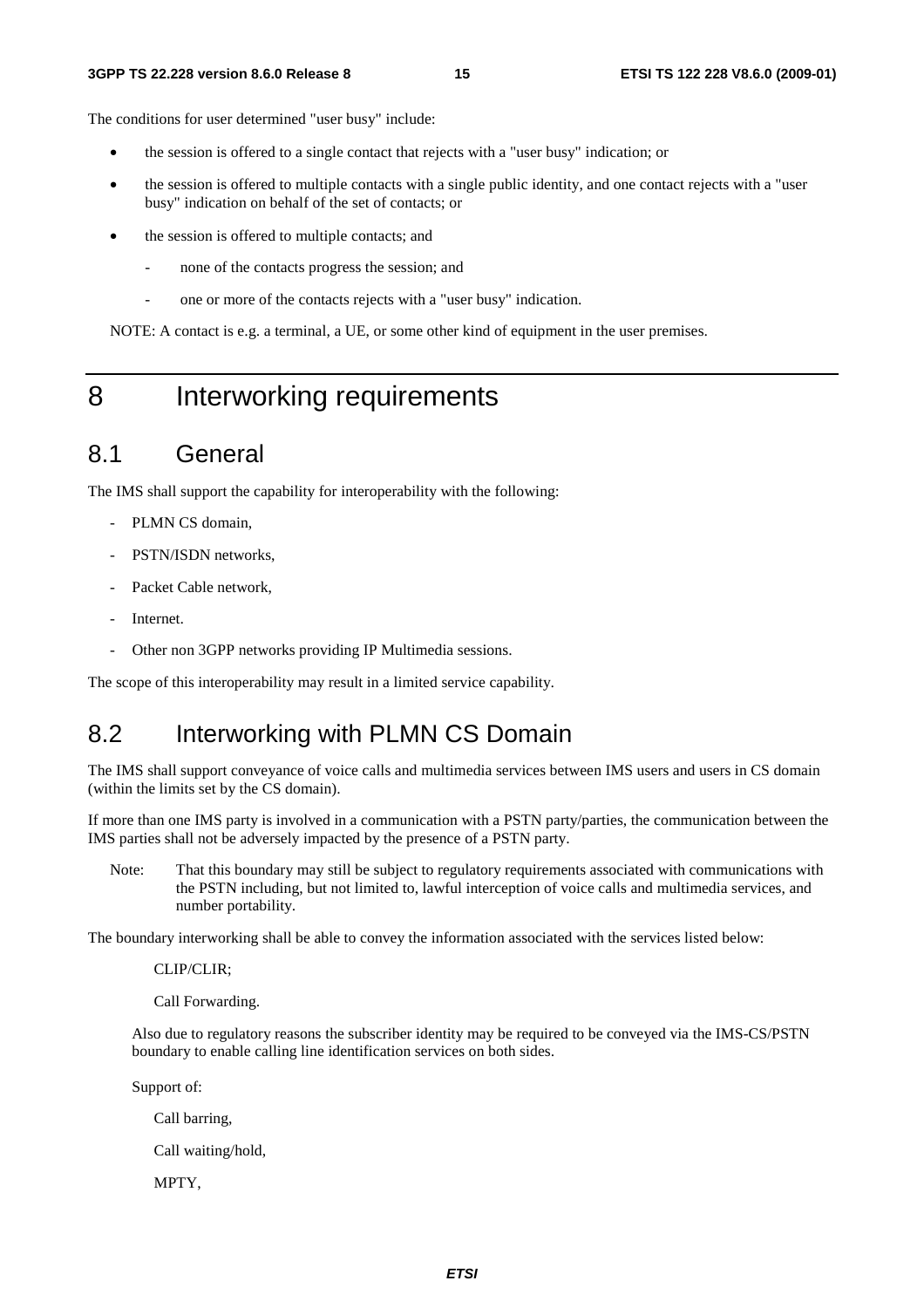on the boundary interface is for further study.

#### 8.3 Interworking with PSTN/ISDN networks

#### 8.3.0 General

Interworking between IMS and PSTN/ISDN networks shall be supported. PSTN/ISDN networks in this context refer to legacy PSTN/ISDN and TISPAN NGNs supporting PSTN/ISDN Emulation.

NOTE: TISPAN NGN supporting PSTN/ISDN Emulation provide to the end-user the same experience as a legacy PSTN/ISDN and from a interconnection perspective the TISPAN NGN behaves like an IMS network.

As a network option and depending on inter-operator policies, the IMS shall support transit of traffic between PSTN/ISDN networks.

#### 8.3.1 Overlap Signalling

Support for overlap signalling in the IMS is an option limited to the interworking with PSTN/ISDN networks that use overlap signalling. Support of this option shall be based on inter-operator policies at the interconnection point. The IMS of operators not supporting overlap signalling shall not be affected.

In the absence of such inter-operator policies, networks interworking with IMS shall select appropriate signalling mechanisms to complete the call without any impact on IMS networks not supporting overlap signalling..

NOTE 1: PSTN/ISDN networks that convert overlap signalling to en-bloc, are considered to be networks that do not use overlap signalling.

In the cases where a PSTN/ISDN network, based on inter-operator policies, provides overlap signalling into the IMS, the following requirements shall be taken into account:

- For calls terminating in the IMS, conversion of overlap signalling to en-bloc shall take place within the IMS domain.
- Impact on the IMS shall be minimized.
- The service experience for the end-user shall be similar to the PSTN/ISDN.
- When the IMS network supports transit of traffic, transit of overlap signalling may be supported towards destination networks, if the policy permits overlap signalling towards those.

NOTE 2: Overlap signalling support should not be linked to E.164 numbering schemes.

NOTE 3: Overlap signalling is not generated or terminated by an IMS UE it is only generated or terminated by devices within the PSTN/ISDN networks.

#### 8.3.2 Subaddressing (SUB)

Where public telecommunication numbers are used, the IMS may support the Subaddress (SUB) service that allows the called (served) user to expand his addressing capacity beyond the one given by the public telecommunication number.

NOTE: Subaddressing is required for interoperability with existing users.

Subaddressing is required when at least one of the users services are provided from an ISDN.

The IMS may support the interoperability of Subaddressing with the PSTN/ISDN networks and vice versa.

#### 8.3.3 User-to-User Signalling (UUS)

The IMS may support the User-to-User Signalling (UUS) service that enables a calling party to send and/or receive a limited amount of User-to-User-Information (UUI) to/from a called party in association with a communication.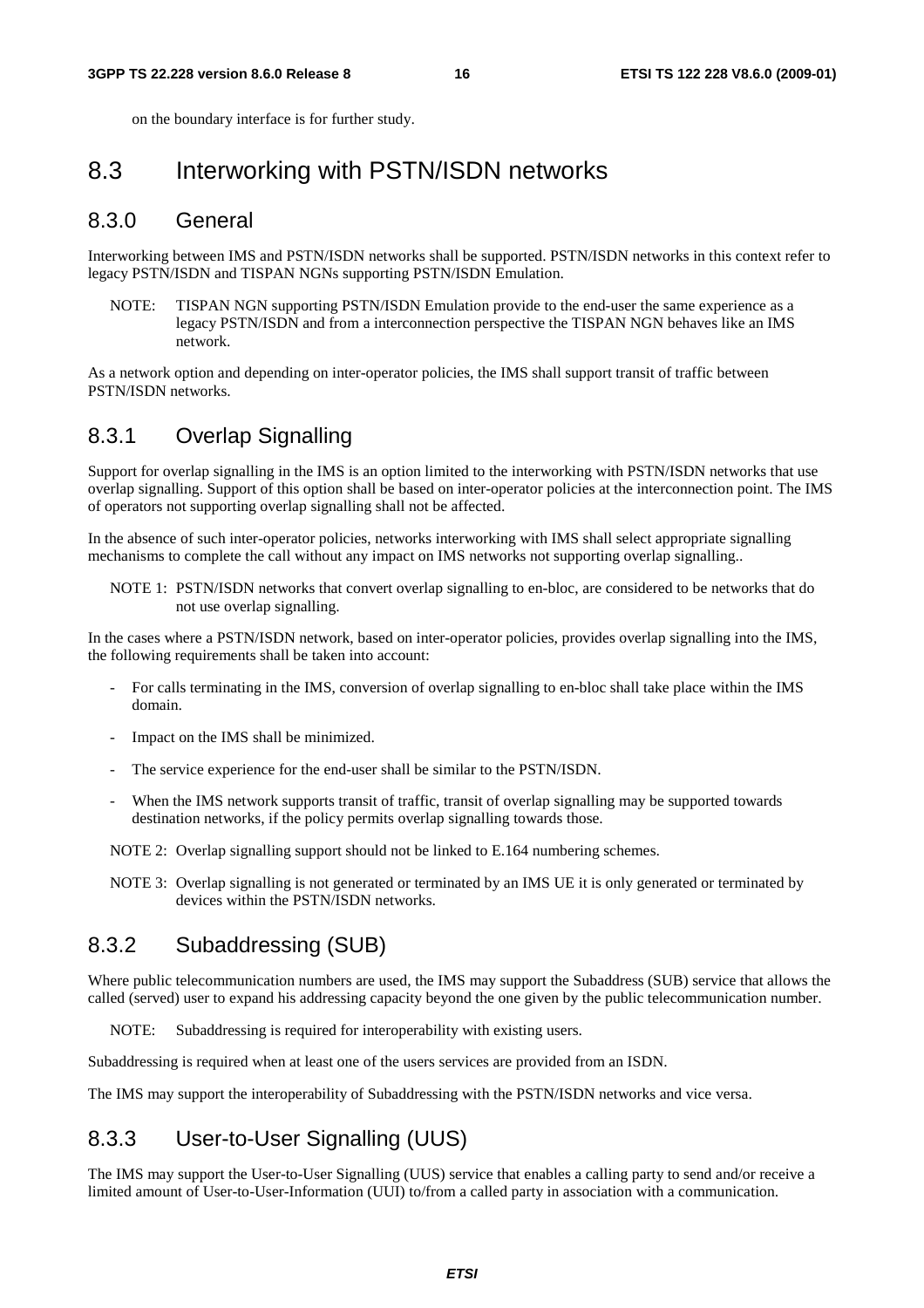NOTE: UUS is required for interoperability with existing users.

UUS is required when at least one of the users services are provided from an ISDN.

The IMS may support the interoperability of User-to-User Signalling services with the PSTN/ISDN networks and vice versa.

Only UUS service 1 with an implicit request is supported [17].

#### 8.4 Void

## 8.5 Interworking with Packet Cable

The IMS shall support the capability for interoperability with Packet Cable networks. The scope of this interoperability may result in a limited service capability.

#### 8.6 Interworking with Internet

The IMS shall support interworking with the Internet.

## 9 IP Addressing

#### 9.1 General

The Operator of an IMS infrastructure may base the implementation on IPv4 only, IPv6 only or both. The choice is an operator option.

The IMS may support UEs using IPv4 only, IPv6 only or both at an IP-based User-Network Interface. The choice is an operator option.

### 9.2 IP addressing for cdma2000 access to IMS

The IMS may support UEs using simultaneous multiple IP addresses.

## 10 Interconnection requirements

#### 10.1 Introduction

IMS interconnect represents the interconnection of IMS functionality between 2 IMS networks over an underlying IP infrastructure.

### 10.2 IP interconnect

The IP connection used for IMS IP interconnect shall be generic such that it can support all combinations of core network interconnection. E.g. the IP interconnection shall be shared between the IMS interconnection and the CS IP interconnection.

It shall be possible to handle the inter-connection of all services over this generic IP interface. The handling of security and charging shall also be generic for all IP inter-connect scenarios.

### 10.3 IMS interconnect

The following requirements apply at the interconnection point between two different IMS domains.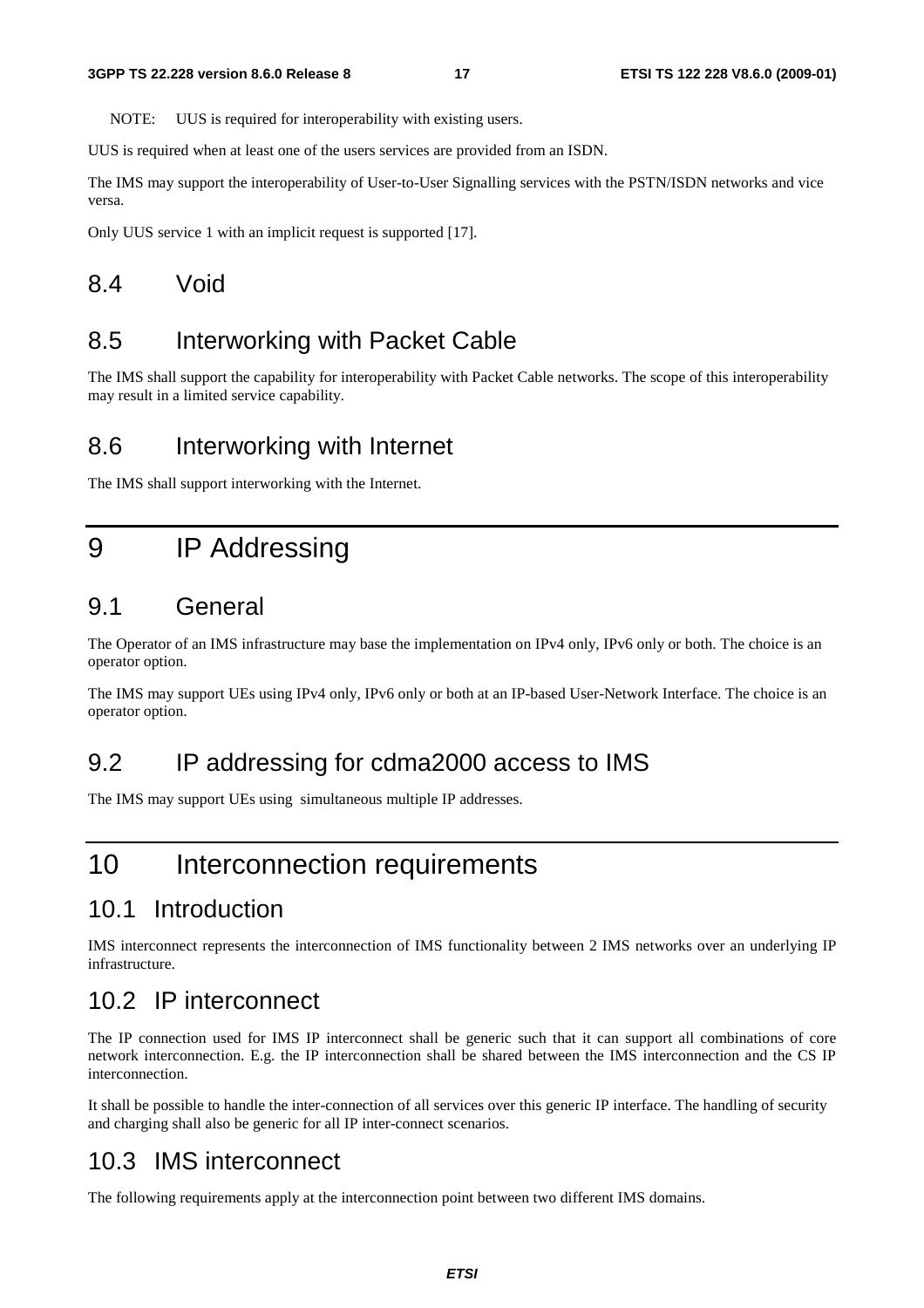#### **3GPP TS 22.228 version 8.6.0 Release 8 18 ETSI TS 122 228 V8.6.0 (2009-01)**

In case two UEs, belonging to two IMS domains, do not support a common codec for voice service session, the network shall be capable to provide transcoding functionality at the interconnection point betwween the twod domains.

The IMS shall support the capability for service interoperability by means of service interworking requirements defined in section 8.

The IMS shall support the capability for service identification, when such information is available.

It shall be possible to apply operator defined policy at the interconnection point..

The system shall support the capability for control the session resources when two different network domains are connected which may have different IP addressing scheme.

The IMS shall support full IP inter-connection between core networks either by direct connection or by using an intermediate carrier (e.g. GSMA IPX [18]).

The IMS shall support both bilateral interconnection between two carriers and multilateral interconnection (e.g GSMA IPX [18]) provided by intermediate carrier.

The IMS shall support service aware interconnection.

Note: service awareness could be based on service identification, media parameters etc.

The IMS shall support codec negotiation across one or multiple interconnects to minimise transcoding (and prefereably eliminate it) to provide the highest quality service to the user.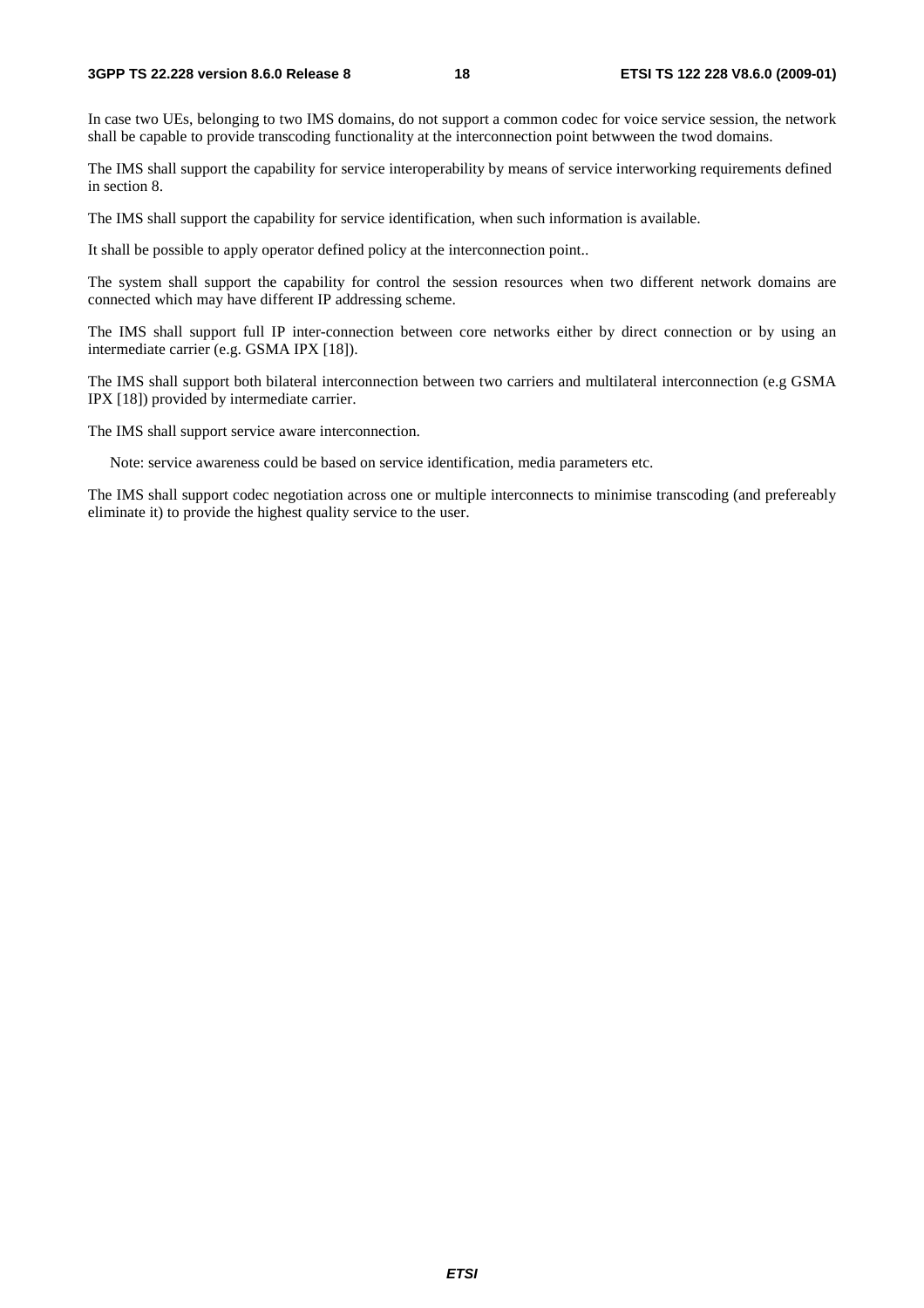## Annex A (informative): Example IP multimedia application scenarios

The following example scenarios describe the personalised handling of individual media in multimedia applications (note that this list is neither complete nor exhaustive):-

- 1) The user is in a voice communication, and receives an incoming IP video communication. The user decides not to accept the communication, but diverts the incoming video to a messaging system. Further, the user is given an indication that there is a video message in his mail box
- 2) The user is in a voice communication, and receives an incoming video communication. The user decides to accept the communication but wishes to switch between the two communications.
- 3) The user is idle in a network and not involved in a communication. The user modifies his user profile to divert all voice communications other than those from high priority, pre-identified callers (e.g. his boss). In this scenario all emails and text messages continue to be received regardless of the sender.
- 4) On receiving a communication, the calling party's identity is displayed (if not restricted) and user shall be able to decide whether to accept the communication, or divert to a messaging system. The user shall be able to request media handling of the communication (e.g. media splitting to different destinations, media conversion).
- 5) The user is busy in a communication when receiving an incoming communication, but responds to the originating party that he will respond later. The user may request that the originating party's details (if not restricted) are stored with a reminder in user's profile.
- 6) Hi-fi sound (nuances, character of voice)

Person(s): Marketing Manager, Rita

Situation: She is at a launch party for some customers in London. In the break she listens to her messages and one from another customer in Tokyo gets her attention. He just wants her to call, but doesn"t say if it is urgent or not.

Solution: Due to the excellent sound quality of the terminals involved and the messaging system, she picks up the faint irritation in his voice and decides to call him immediately. It was urgent and she could remedy the situation easily by emailing the information from her built in PDA storage. The customer was relieved as he was just going in to a very important meeting.

Benefit(s): Good sound quality gives more information to base judgements on, i.e. emulates real life meetings better.

7) Stereo sound (nuances, character of voice plus positions, sound-scapes)

Person(s): Purchase Officer, Gustavo

Situation: Participates in a conference to discuss purchase of a new kind of steel for the factory in Rio. As he is on the road he calls from his hotel room in Sydney. The conference is in the head office in Rio. The local department has invited the two final contenders to have them argue their cases. The two companies are positioned at the different ends of the table. One of the groups is presenting and mentions something about deliveries. A side remark is barely audible, 'we can"t deliver that quality and that quantity this year !' Who gave this remark?

Solution: The excellent sound quality together with the stereoscopic sound gives Gustavo the information he needed. It was the other group that gave the remark. The decision was made for him at that point. He gave the order to the presenting group right after they finished a very good presentation that told him everything he wanted to hear. The setup at the head office was done with two synchronized UEs at each end of the table. Benefit(s): Stereoscopic sound gives even more information than just hi-fi sound to base judgements on, i.e. emulates real life meetings better.

8) Conference/chat with "private rooms"

Person(s): A project team at an IT company: Rick, Diana, Ted, Sven and Liu They are based in different cities.

Situation: The project team has one of their weekly reporting meetings using their mobile communicators. In the middle of the meeting, Rick and Diana get lost in a lengthy arguing on some detailed design matters that bores the rest of the team. Ted, the moderator, finds that it is nevertheless necessary to give Rick and Diana some minutes to finish their discussion, so he decides to not interrupt them. At the same time Sven remembers that he need to remind Liu to send a report to him on the latest findings from her research work. Solution: The team use a conference/chat service with the new facility "private rooms". This allows Sven to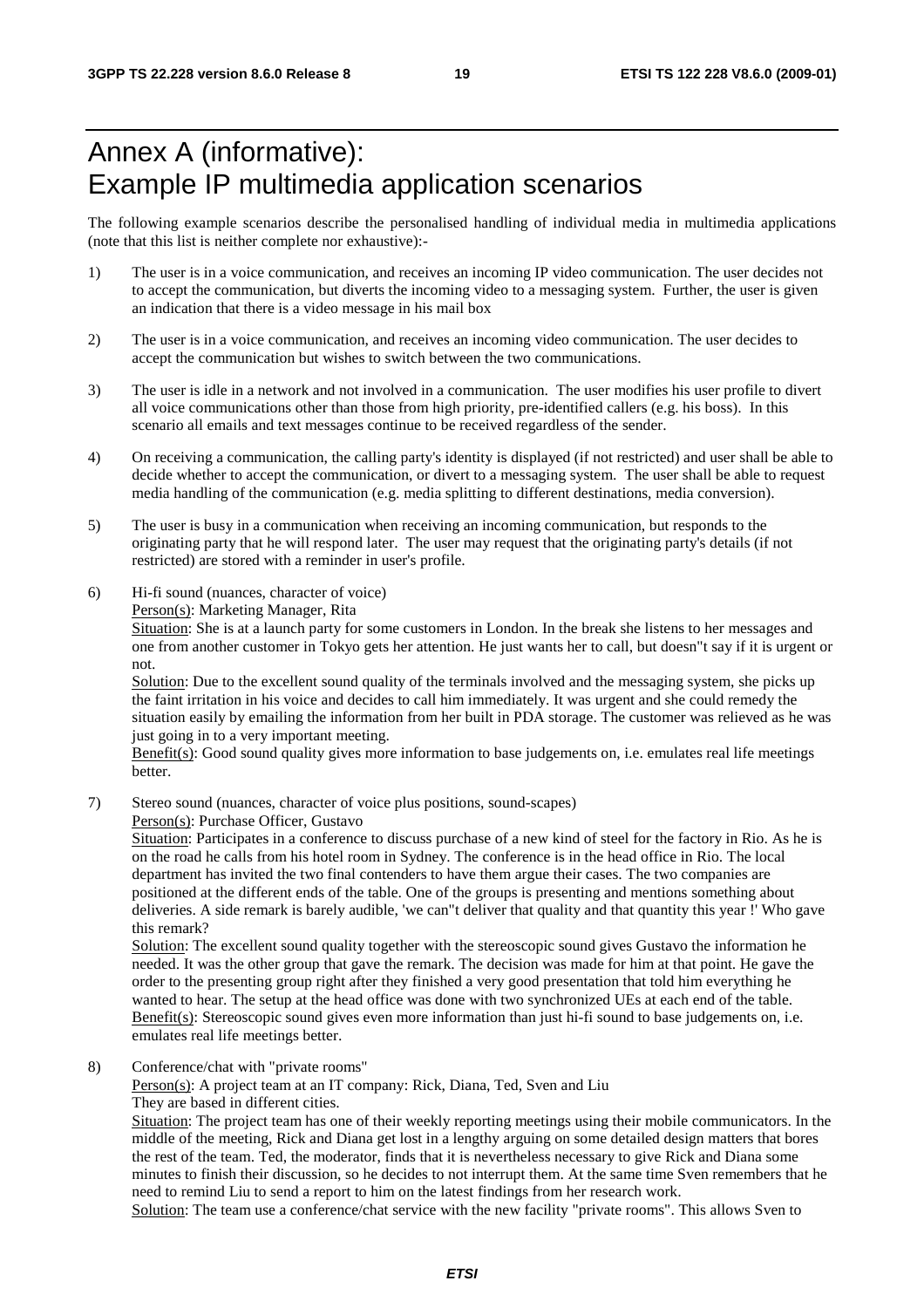direct a few words in privacy to Liu. Sven activates easily this feature by the GUI of his communicator. Liu is immediately notified by the GUI of her communicator that Sven is now talking privately with her (this is necessary to avoid embarrassing misunderstandings that could occur if Liu would answer Sven in the "common room" instead of in the new "private room" that Sven has created).

Since the voices of all conference members are synthetically mapped in a stereophonic projection, Liu is able to hear what Sven is saying, even though he speaks simultaneously with the other team members (the

communicator will not automatically adjust the sound volume of the "common room", since it cannot know if Liu is more interested in Sven's comments or in continuing to listen to the other team members).

Benefit(s): This service emulates virtual presence in a conference room in the best possible way without adding more visionary technologies like holographic projections, etc. The synthetic stereophonic sound projection provides good possibilities for a conference member to discriminate unwanted voices even if the meeting situation is informal and spontaneous and everyone are talking at the same time. The flexible possibilities to create one or more "private rooms" make it easy to make private comments to selected colleagues. The easy-touse and fast responding GUI makes the needed end-user effort to create a new "room" so low, that it feels natural to use the function even for exchanging just a few quick words.

Alternative use: Exchange the IT project team with a gang of teenagers that are planning what to do in the weekend. The service works perfectly well also in that scenario and provides the same benefits. Additional features: Easy GUI controlled addition of new participants (can be initiated by any of the participants), including addressing, notification/invitation, etc. (cf. "outgoing call" in PSTN). GUI notification of new incoming session invitations (cf. "incoming call" in PSTN) and possibility to choose action as desired (incorporate the "calling party" in the existing conference session, creating a new separate session, rejecting the invitation, diverting it to a messaging system, etc.) Whiteboarding and/or application sharing.

9) Multiplayer mobile gaming with voice channel

Person(s): Joe (age 15), Blenda (age 14), Fredric (age 15) and all their "cyber friends" in the Shoot-n-Shout v.14.0 community

Situation: In the legendary multiplayer game Shoot-n-Shout v.14.0 the most popular game mode is a team competition. The idea is simply to shoot down the members of the concurring teams. There are always a lot of active game sessions in CyberSpace. At a web/WAP service operated by the game application provider, interested potential players can choose a game session and also find other gamers to form a team with. There is a text chat service where potential team-mates can learn to know each other.

Joe, Blenda and Fredric meet on the web/WAP chat and decide to form a team to take up the fight in one of the Shoot-n-Shout sessions. They are preparing a game strategy in advance through the text chat service, but when they have started the battle it takes too long time to type text, so they the will need another way to communicate with each other.

Solution: The game application provider makes use of a conference/chat service with "private rooms" in order to provide a multi-player voice service to the players of Shoot-n-Shout. When a game starts there is one "common room" where all players can talk (or rather shout) to each other and one "private room" for each team. Players in a team can also dynamically create more "private rooms" if they only like to talk to one (or a few) of their friends. (See the conference/chat scenario for details.)

The volume (and stereophonic position) of the players voices when they are using the "common room" is controlled so that it matches the virtual surroundings in the game environment. As an example, players that are behind a wall will only be heard as a vague whisper in the distance.

Benefit(s): A voice channel will enhance the gaming experience for several popular network games.

10) Application sharing with voice commentary

Person(s): Marketing Manager, Rita and Media expert, Jones

Situation: The launch of a new campaign for some customers in London. Last minute feedback is that one of the customers is expecting the latest gadget to be included, even if its only a prototype. Rita knows it"s not included in the presentation and she has no information with her.

Solution: Rita calls Jones, the media guru they employed for design of their important presentations. He has the information and some pictorials. He sends them over into Rita"s PowerPoint application and they edit the new slide together as they discuss the textual information to be included.

Benefit(s): The process is extremely interactive and the session takes only 5 minutes thanks to the broadband connection and the fact that they don"t need to Ping-Pong the pictures and the text back and forth. (Emphasize mobile or fixed access as required). The customer is happy and a Letter of Intent is signed.

Comments: By adding voice and pictures in an interactive session we achieve both effectiveness and interaction, two desired components.

11) Emergency location with voice conversation, navigation and picture transfer Person(s): Ma Beth, her children and the pet dog Bobby Situation: The family is out driving in the country side and they take a turn on the slippery country road a bit too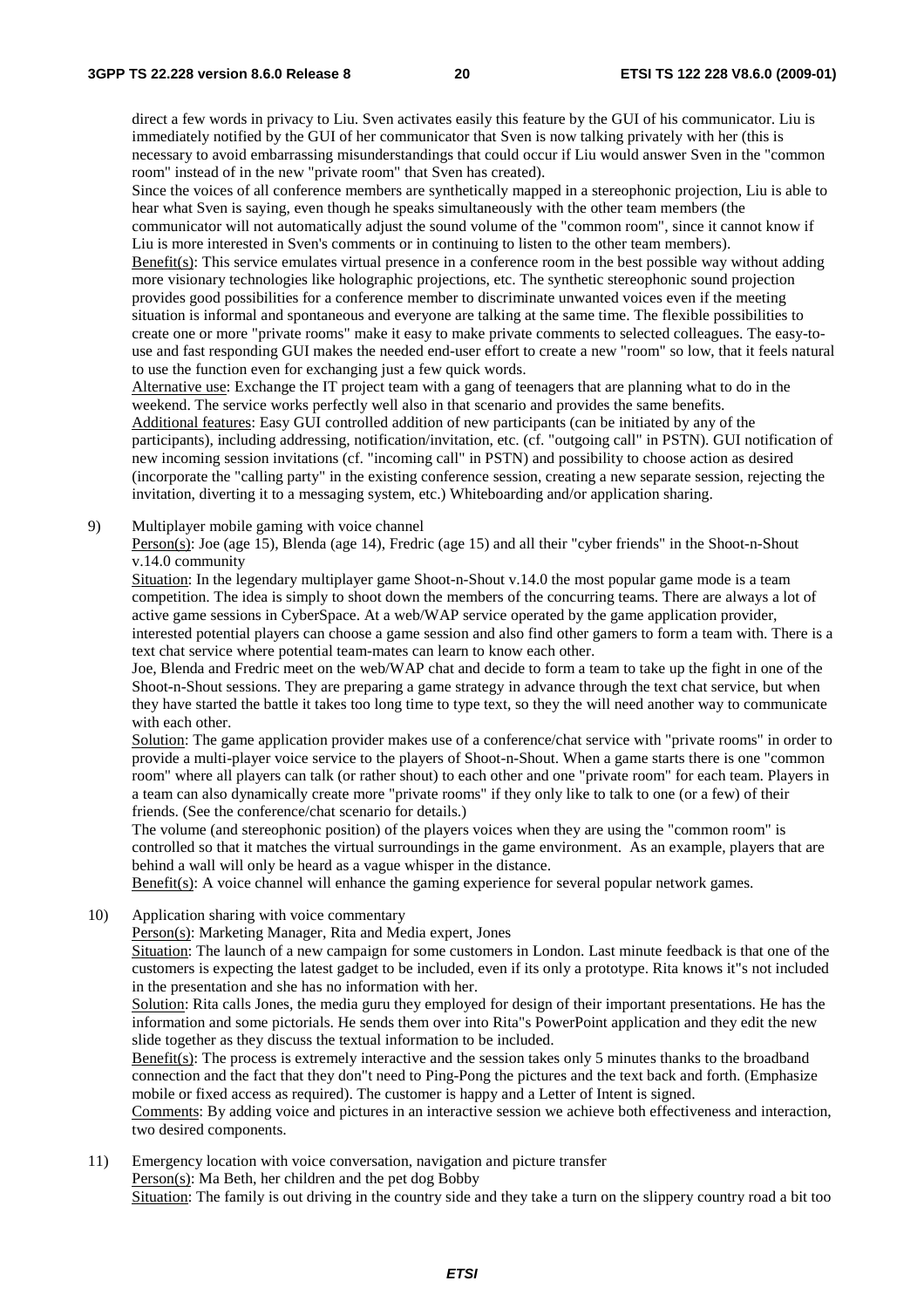fast. They slide down into the ditch. Bobby the dog in the back of the van gets a heavy box of books on top of his left paw. It may be broken, and you can tell it certainly hurts from the loud yelps that come out in a rushed stream. The rest of the family is ok. They were all buckled up.

Solution: Ma Beth reaches for her communicator as soon as she has recovered from the initial shock. She calls 112 (911 or similar). The answer comes after 23 seconds and the operator immediately confirms the identity and the location of the van. Ma Beth is a bit taken aback by this quick information and has to think for awhile, then confirms the location as possibly correct. She then states the problem and she gets connected to a vet that asks a few pertinent questions. She can show a close up picture of the dog"s left paw and the vet confirms a possible (95%) broken leg just above the paw. He gives a few quick instructions and sends her a map of the closest emergency animal hospital. The map shows her current position and soon displays the quickest way to get to the hospital. Well there, Bobby is taken care of and things are looking up. Even the kids are smiling now that the dog is calm and free from pains, and he looks so funny with his little cast.

Benefit(s): The initial call transfers emergency information to the operator automatically. This ensures minimum delay to correct action. The Communicator transfers the picture that gives enough information to make a very accurate and fast assessment of the situation. Then the map transfer and display on the terminal together with the current position gives clear information and directions for Ma Beth to drive and make the right turns at every corner. In her still half-shocked state she can drive to the hospital without hesitation about where to go. Very reassuring for all parties including the dog that gets fastest possible help.

Comments: The call is initially just a voice call but evolves with the best of positioning in emergency situations and navigational aid together with picture and graphics transfer.

12) The Real Virtual Theatre and Foyer Chat room – Fixed Network example

Person(s): Theatre going 'cultural' group with one member (Bob) in a hospital bed.

Situation: The group is watching the play and are utterly fascinated by the first act. When they come out into the foyer in the break they remember Bob. They really want to share this first act with him since they know Shakespeare"s Midsummer Night"s Dream is his favorite.

Solution: Bob uses the theatre"s online streaming service via the hospital network. (At only half the price of a theatre ticket!). The play displays in color and stereo surround sound on his bedside TV set. In the break his friends call him up from the theatre chat room. The chat room is equipped with 3D sound pick up and local display screens with streaming facilities. They set up the streaming from one of the screens to be synchronized with Bob"s bedside equipment. Their voices are also mixed into the sound streams as they talk. Bob now gets both the playbacks from the first act and his friends" voices in 3D surround sound. Bob"s voice is projected close to the screen as if he was standing leaning on the bench right there. His voice is very clear and full of emotions as he speaks to the various playbacks. Both parties can control the playbacks and watch their own selection in a second window on the screen.

Benefit(s): Bob can pick up every nuance in the lively discussion, including the whispered comments from Greta in the back. The group is almost feeling Bob"s presence because of the emotional clarity and distinct position of his voice. As both parties have control and visibility of the streaming sessions, it is very effective and very interactive.

Comments: Experiential services are sought after. This one can be a bit exclusive because of the equipment requirements, but the uses are many.

13) Mobile synchronized MM container

Person(s): The married couple Bill and Christine and their daughter Linda

Situation: Bill is on a business travel to Spain. He calls his wife Christine every night using his MMM terminal. Often Christine is answering at home using her Screenphone, but this particular evening Christine has arranged a baby-sitter for their children so she could go to a restaurant with some friend. When Bill is calling, she is sitting on the commuter train on her way home. Bill often show some pictures during his calls (both live pictures showing the environment where he is at the moment and pictures that he has been taking during the day with his separate digital camera).

Today, their talk starts off as a common voice conversation. After a while Bill likes to show Christine the lovely sunset view that he can see from his hotel room, so he make some snapshots with the built-in camera of his terminal and sends them in real-time mode to Christine. Christine likes to show one of them to their little daughter Linda when she comes home.

Solution: With a quick gesture on the touchscreen of Christine"s MMM terminal, she instantly moves the selected picture from the real-time session window to the 'multimedia container' icon. All the contents of the 'container' is automatically mirrored between the MMM terminal and her home server. In this way, Christine can easily pick up the picture from her Screenphone at home. If Linda is at sleep when Christine comes home, she can wait until tomorrow.

Benefit(s): The 'multimedia container' can be used for every type of MM content that one likes to have available both at home and at another location. This 'container paradigm' is very intuitive and stimulates the use of images,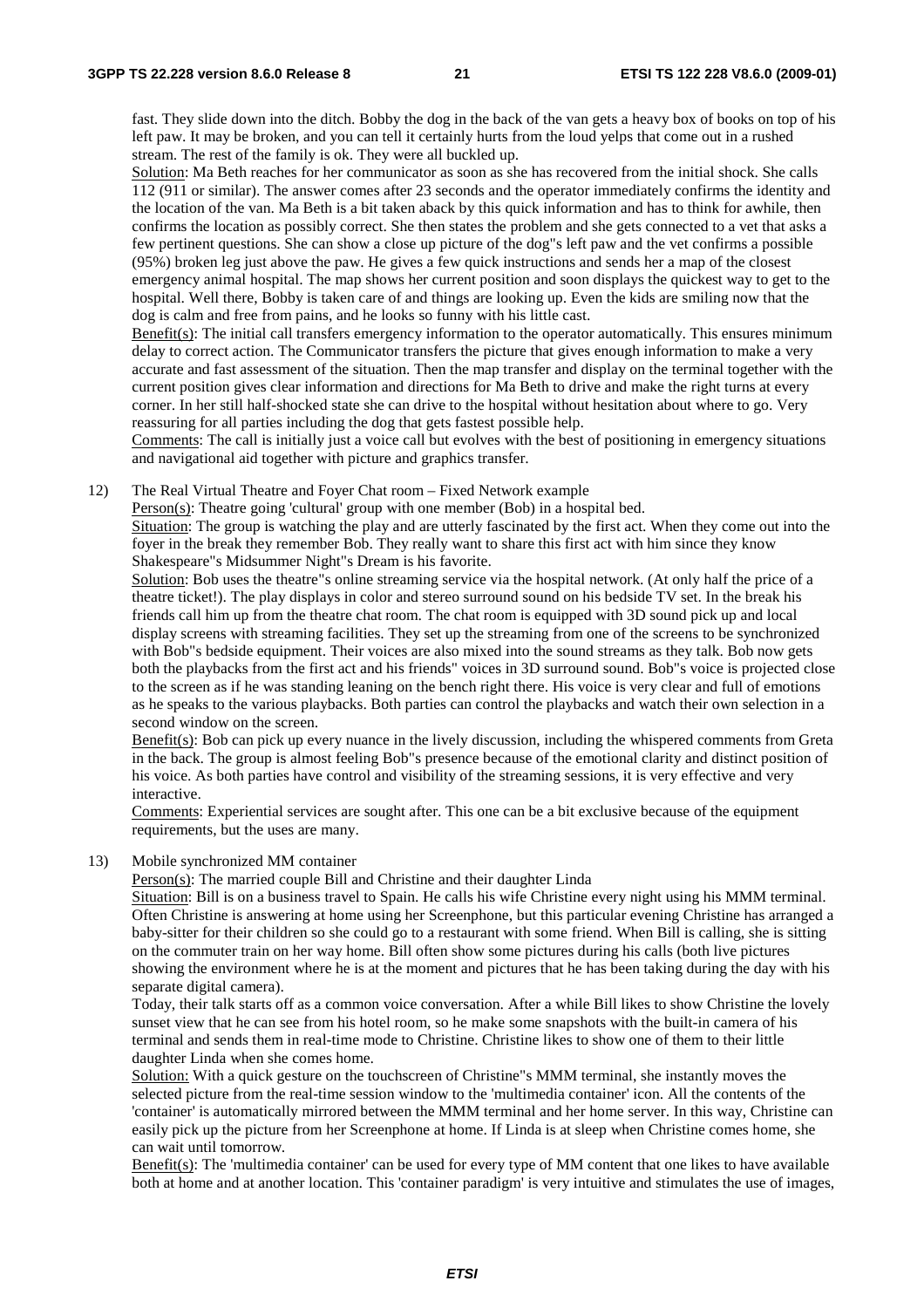video clips etc. for a multitude of purposes. The 'container' can be used both for transferring content from the MMM terminal to the home server (as in this scenario) and in the opposite direction.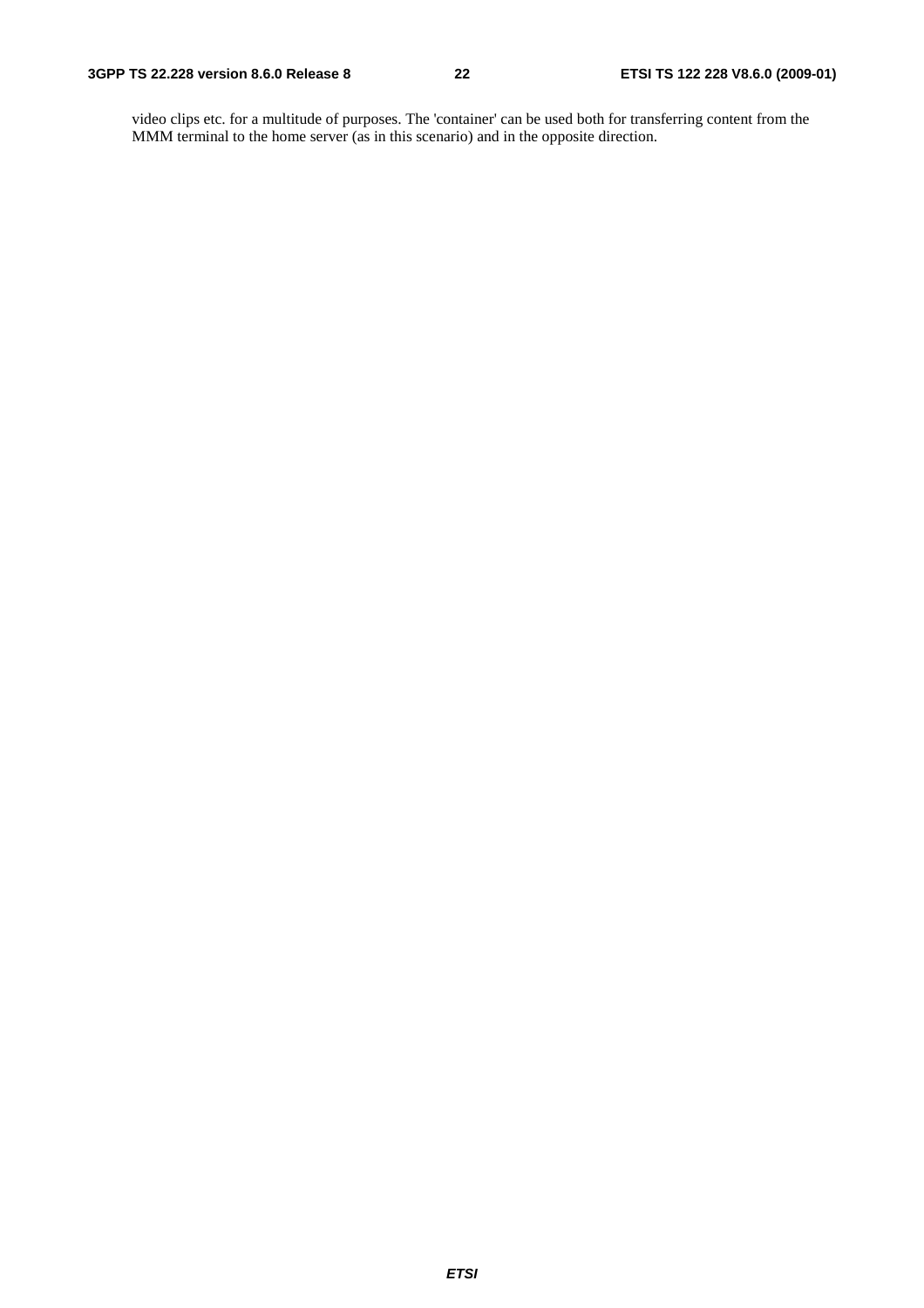## Annex B (Informative): Business models use cases

The IMS supports agreements between the access network operator and the network operator providing IMS services (IMS operator).

The IMS shall be able to offer services to users that are attached to access networks owned by another operator.

The service offering may be restricted by the capabilities of the access network and the agreement between the access network operator and the IMS operator.

The IMS shall support at least the following operator's domain relationships:

- a) Access network to IMS relationships
	- a.1) Access network and the IMS it connects to, belong to the same operator as shown in figure B.1.





a.2) Access network and the IMS it connects to, belong to different operators having an interconnection as shown in figure B.2.





b) IMS level relationships

b.1) The IMS (e.g. 3GPP or NGN) to which the access network connects and the Home IMS (e.g. NGN or 3GPP) which provides the IMS services belong to different operators as shown in figure B.3.





b.2) The IMS (e.g. 3GPP or NGN) to which the access network connects and the Home IMS (e.g. NGN or 3GPP) which provides the IMS services are the same as shown in figure B.4.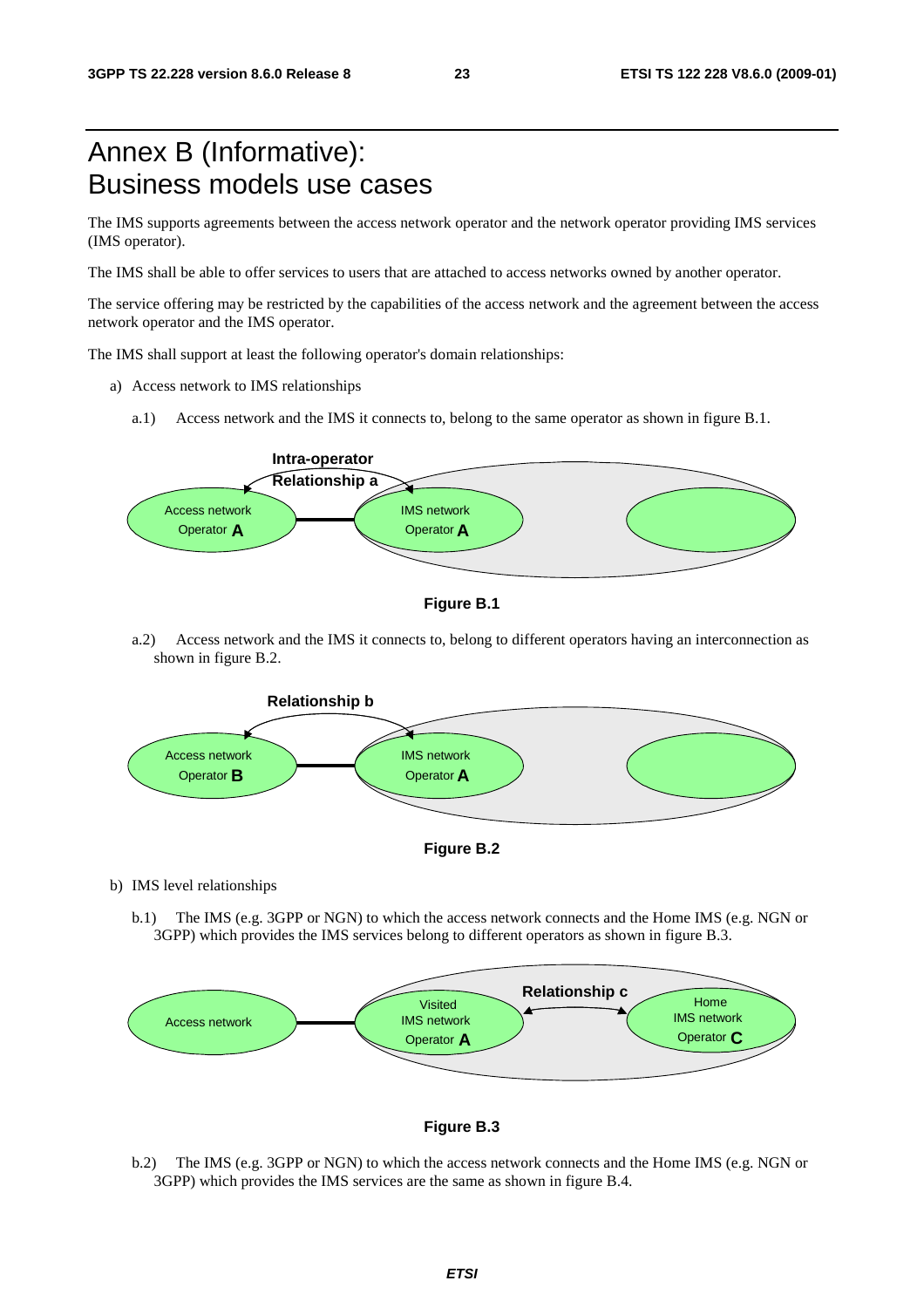



b.3) The IMS (e.g. 3GPP or NGN) to which the access network connects and the Home IMS (e.g. NGN or 3GPP) which provides the IMS services belong to the same operator as shown in figure B.5.





An IMS operator shall be capable of connecting to other network operators via:

- an interconnect model where agreements are established between two operators;
- an interconnect model where intermediate network(s) can provide interconnect on behalf of multiple operators (and may be based on an agreement between the operators and their intermediate network provider).

A single IMS operator shall be able to choose to support either of the interconnect models, or both of the interconnect models simultaneously.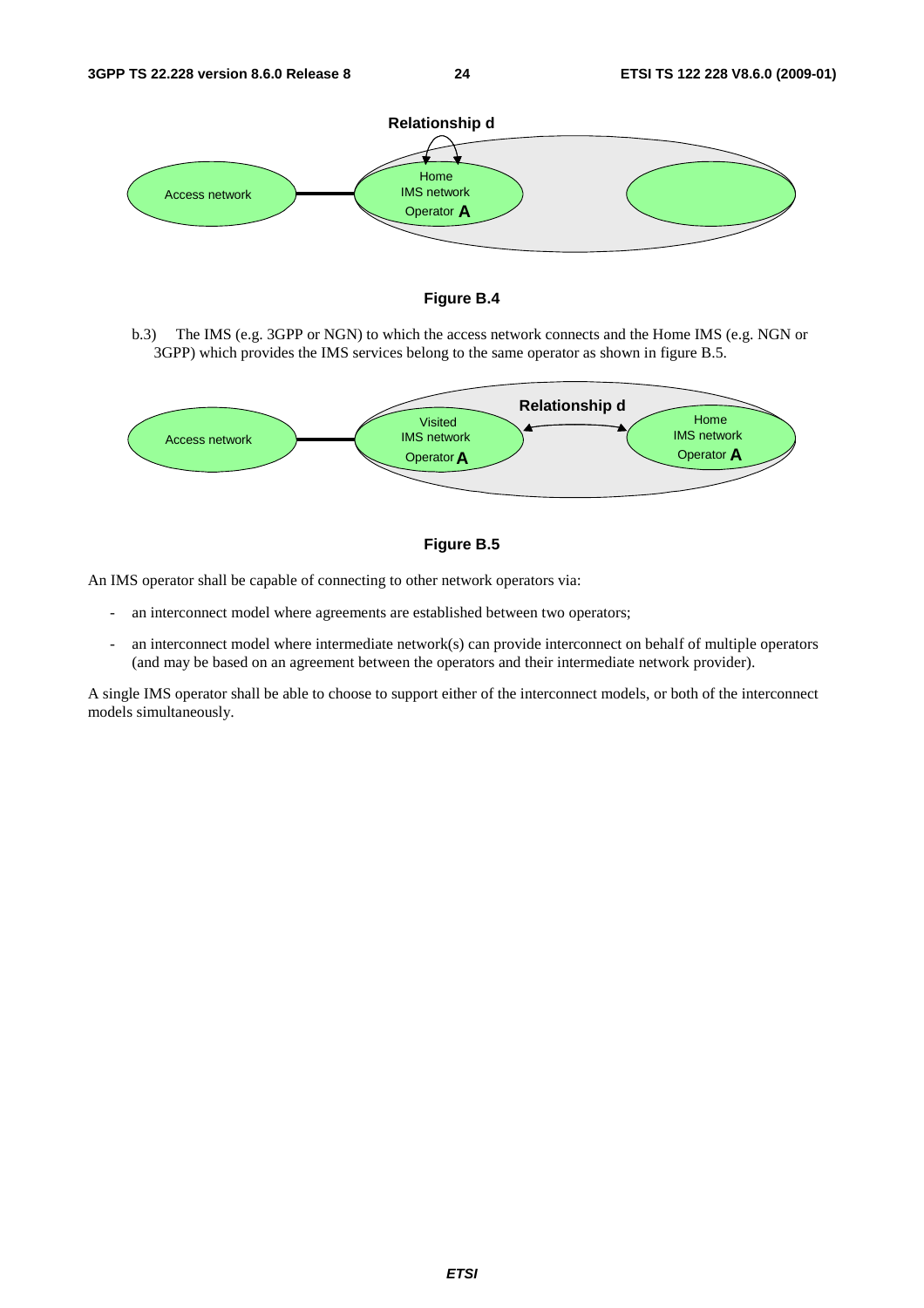## Annex C (Informative): Basic communication cases for IMS networks

A basic communication case can be described on a per IMS basis by stating the IMS entry point and an exit point for the communication as shown in figure C.1.

The following general types of entry/exit point can be identified:

- Access (for communication to from terminals);
- Interconnect to non-IMS network;
- Interconnect to other IMS:
- Internal network resource (e.g. a conference bridge for conferencing services).

As a general rule a network based on IMS shall support the following basic communication cases on a per network basis, as shown in Table C.1.

| <b>From</b>                                | To (exit point)       |                                     |                                    |                                            |  |  |  |  |  |  |
|--------------------------------------------|-----------------------|-------------------------------------|------------------------------------|--------------------------------------------|--|--|--|--|--|--|
| (entry point)                              | <b>Access Network</b> | Interconnect to other<br><b>IMS</b> | Interconnect to<br>non-IMS network | <b>Internal Network</b><br><b>Resource</b> |  |  |  |  |  |  |
| <b>Access Network</b>                      | Required              | Required                            | Required                           | Required                                   |  |  |  |  |  |  |
| Interconnect to other<br>IMS               | Required              |                                     |                                    | Required                                   |  |  |  |  |  |  |
| Interconnect to<br>non-IMS network         | Required              |                                     | Required                           | Required                                   |  |  |  |  |  |  |
| <b>Internal Network</b><br><b>Resource</b> | Required              |                                     |                                    |                                            |  |  |  |  |  |  |

#### **Table C.1**

It is not precluded that other, more complex communication cases may be provided by service level concatenation of basic communication cases, e.g. by means of call diversion services.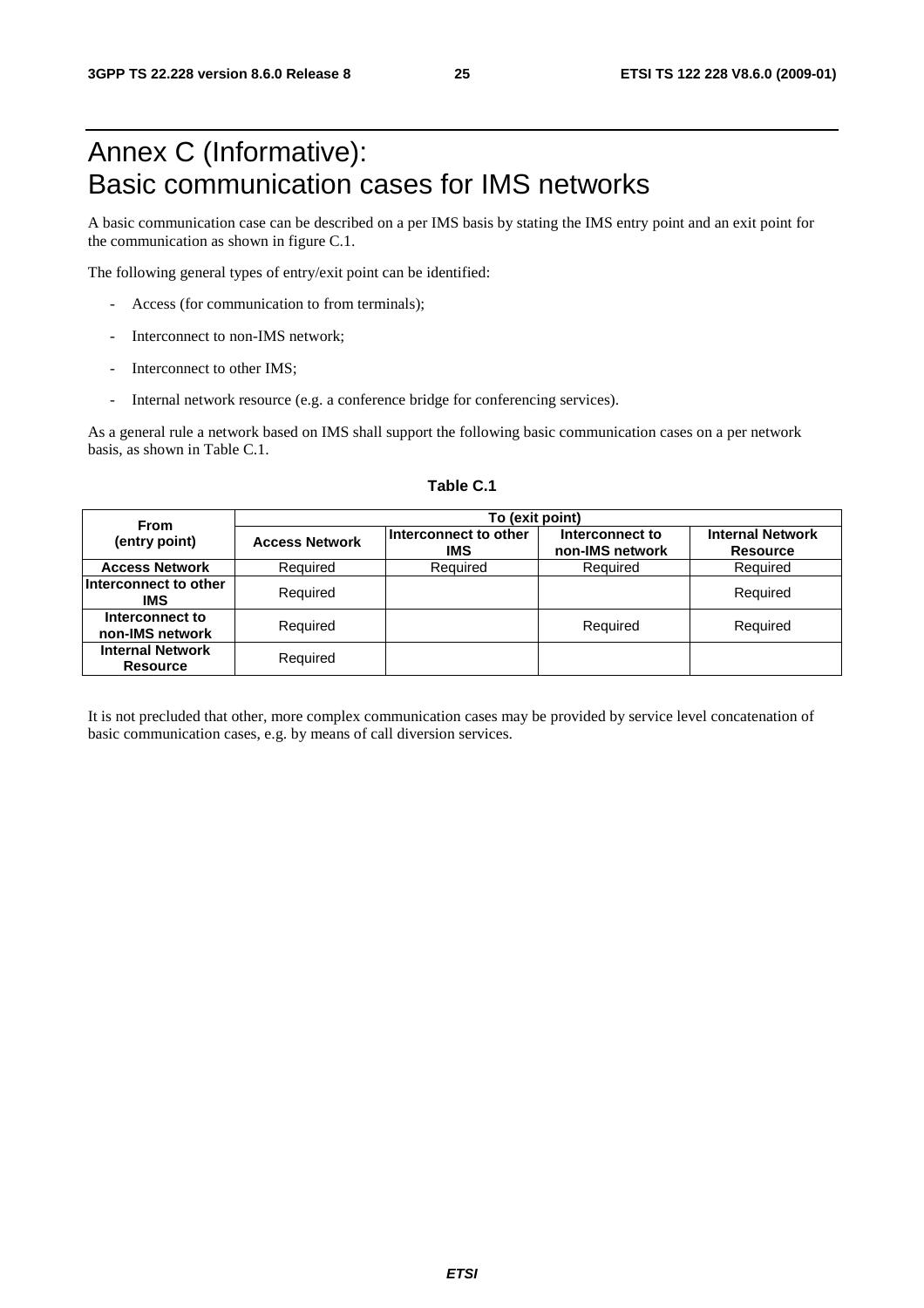

**Figure C.1: Graphical representation of supported basic communication cases**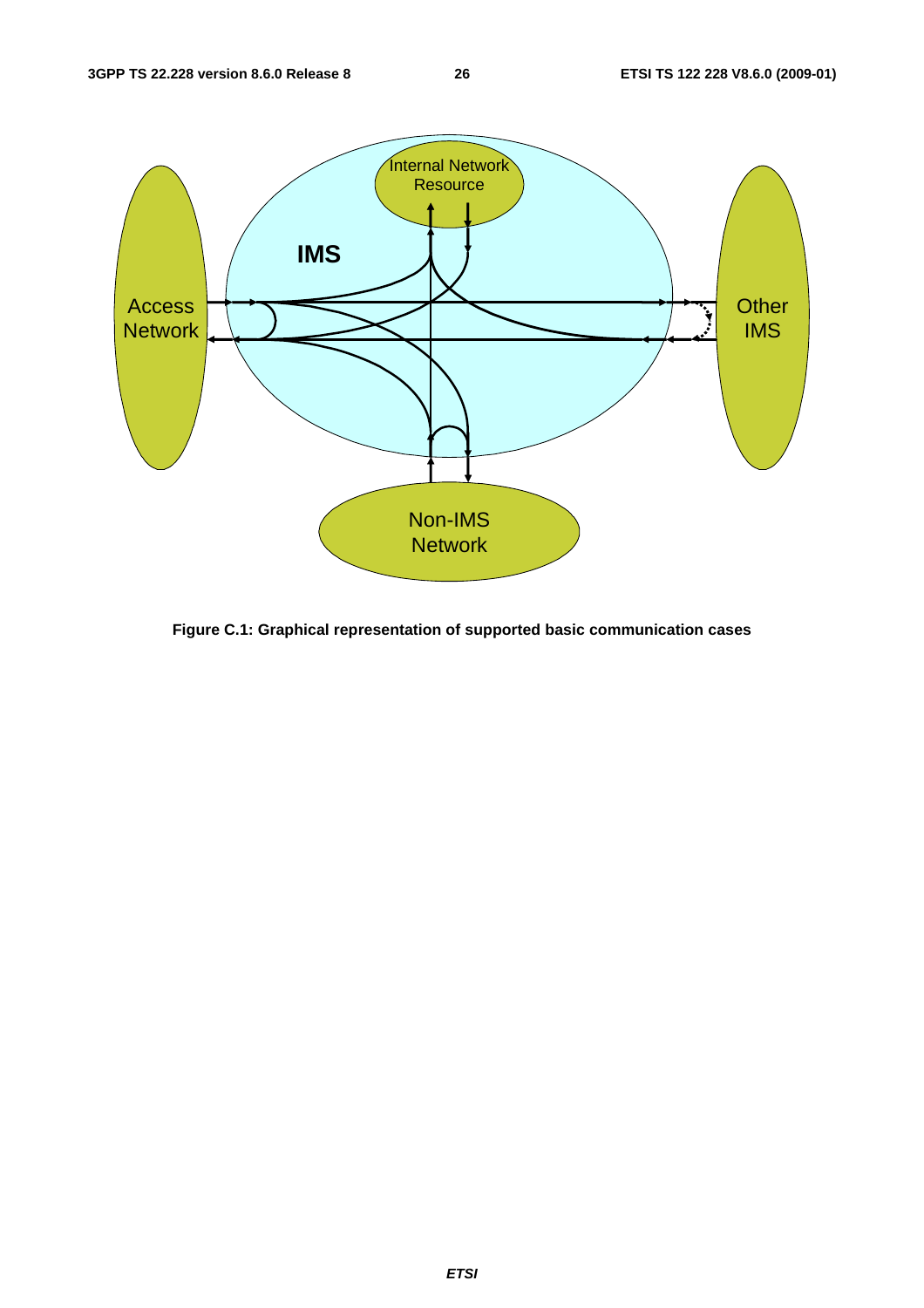## Annex D (normative): Access to IMS via non-3GPP access

This annex defines additional specific requirements for access to IMS via non-3GPP access.

These requirements shall not apply to terminals having a 3GPP access.

For non-3GPP-only terminals with neither ISIM nor USIM, the IMC may be used to access the IMS via a non-3GPP access technology. However, if ISIM [21] is present it shall be used to access IMS or if ISIM is not present but USIM [yy] is present, USIM shall be used to access IMS.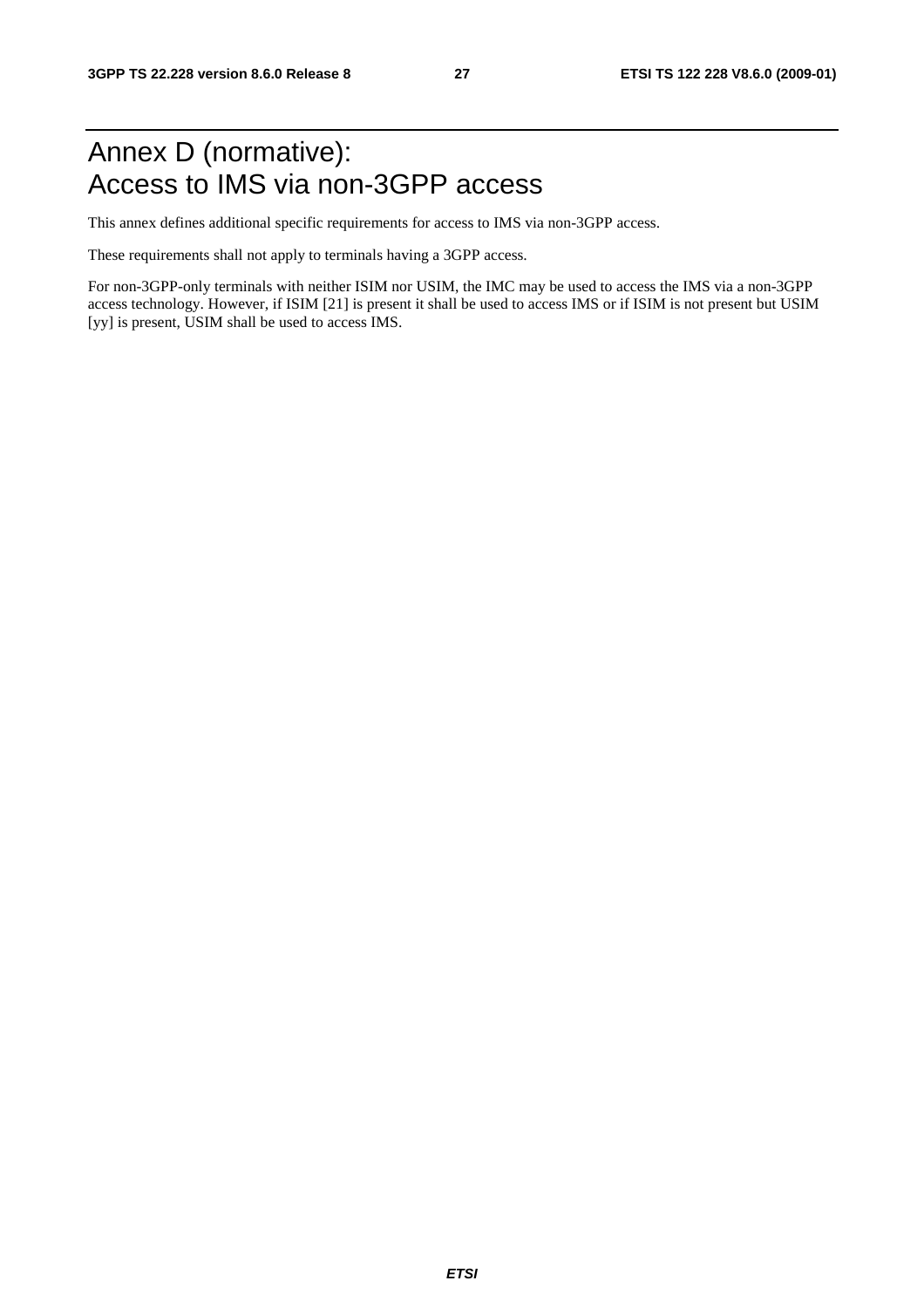## Annex E (informative): Change history

| <b>Document history</b> |            |                                                                                  |  |  |  |  |  |
|-------------------------|------------|----------------------------------------------------------------------------------|--|--|--|--|--|
| 0.1.0                   | 07/07/2000 | Editor's first draft created during Goodwood, UK, Release 2000 ad-hoc 3-7/7/2000 |  |  |  |  |  |
| 0.2.0                   | 14/07/2000 | Editor's draft input to Release 2000 adhoc 17/7/2000, Copenhagen, Denmark.       |  |  |  |  |  |
| 0.3.0                   | 17/07/2000 | Output from the Release 2000 adhoc 17/7/2000, Copenhagen, Denmark.               |  |  |  |  |  |
| 0.4.0                   | 06/09/2000 | Produced during the Release 2000 adhoc 6-8/9/2000, Slough, UK.                   |  |  |  |  |  |
| 0.5.0                   | 07/09/2000 | Produced during the Release 2000 adhoc 6-8/9/2000, Slough, UK.                   |  |  |  |  |  |
| 0.6.0                   | 08/09/2000 | Produced during the Release 2000 adhoc 6-8/9/2000, Slough, UK.                   |  |  |  |  |  |
| 1.0.0                   | 10/09/2000 | Updated to version 1.0.0 for presentation to SA #9.                              |  |  |  |  |  |
| 1.1.0                   | 13/11/2000 | Produced during the Release 2000 adhoc 13/11/2000, Orlando, USA.                 |  |  |  |  |  |
| 2.0.0                   | 24/11/2000 | Produced after SA1 in Orlando, USA for approval at SA#10.                        |  |  |  |  |  |
| 5.0.0                   | 20/12/2000 | Approved at SA#10                                                                |  |  |  |  |  |

|                |                     |                |             |                  |     | <b>Change history</b> |                |                                                                                                   |                    |            |                         |
|----------------|---------------------|----------------|-------------|------------------|-----|-----------------------|----------------|---------------------------------------------------------------------------------------------------|--------------------|------------|-------------------------|
| <b>TSG SA#</b> | <b>SA Doc.</b>      | <b>SA1 Doc</b> | <b>Spec</b> | <b>CR</b>        | Rev | Rel                   |                | <b>Cat Subject/Comment</b>                                                                        | Old                | <b>New</b> | WI                      |
| SP-12          | SP-010246 S1-010455 |                | 22.228      | 002              |     | Rel-5                 | C              | CR 22.228 - Capability of the IM<br>CN Subsystem to present the<br>identity of connected-to party | 5.1.0              | 5.2.0      | IMS-CCR-<br>STAGE1      |
| SP-12          | SP-010246 S1-010453 |                | 22.228      | 003              |     | Rel-5                 | C              | CR to 22.228 on Redirection of<br>IP Multimedia Sessions                                          | 5.1.0              | 5.2.0      | IMS-CCR-<br>STAGE1      |
| $SP-13$        | SP-010435 S1-010824 |                | 22.228      | $\overline{007}$ |     | Rel-5                 | D              | Interworking with internet                                                                        | 5.2.0              | 5.3.0      | <b>IMS</b>              |
| $SP-13$        | SP-010435 S1-010825 |                | 22.228      | 008              |     | Rel-5                 | C              | Determination of terminal<br>capability                                                           | $\overline{5.2.0}$ | 5.3.0      | <b>IMS</b>              |
| $SP-14$        | SP-010671 S1-011278 |                | 22.228      | 005              |     | Rel-5                 | F              | Defintion of Local Services                                                                       | 5.3.0              | 5.4.0      | <b>IMS</b>              |
| SP-15          | SP-020058 S1-020507 |                | 22.228      | 010              |     | Rel-5                 | B              | CR 22.228 Rel. 5, IMS<br>Addressing                                                               | 5.4.0              | 5.5.0      | <b>IMS</b>              |
| SP-15          | SP-020058 S1-020657 |                | 22.228      | 011              |     | Rel-5                 | B              | CR to 22.228 on ISIM                                                                              | $\overline{5.4.0}$ | 5.5.0      | <b>IMS</b>              |
| SP-15          | SP-020045 S1-020457 |                | 22.228      | 012              |     | Rel-5                 | F              | Editorial CR to correct terms and<br>references                                                   | 5.4.0              | 5.5.0      | <b>CORRECT</b>          |
| $SP-15$        | SP-020126           |                | 22.228      | 013              |     | Rel-5                 | F              | Correction of references to<br>obsolete SIP RFC 2543 IETF<br>specification                        | 5.4.0              | 5.5.0      | <b>IMS-CCR</b>          |
| $SP-16$        | SP-020258 S1-021162 |                | 22.228      | 016              |     | $\overline{Rel6}$     | $\overline{D}$ | Revised version of S1-<br>020846CR to 22,228 v5.5.0 on<br><b>Editorial for REL6</b>               | $\overline{5.5.0}$ | 6.0.0      | <b>IMS</b>              |
| <b>SP-17</b>   | SP-020562 S1-021771 |                | 22.228      | 017              |     | Rel-6                 | B              | CR to 22.228 Rel 6 on IMS<br>interworking                                                         | 6.0.0              | 6.1.0      | IMS <sub>2</sub>        |
| SP-19          | SP-030028 S1-030182 |                | 22.228      | 018              |     | Rel-6                 | $\overline{B}$ | GUP for IMS subscription<br>management                                                            | 6.1.0              | 6.2.0      | <b>GUP</b>              |
| SP-20          | SP-030259 S1-030522 |                | 22.228      | 019              |     | $\overline{Rel6}$     | B              | Multiple UEs in IMS service<br>subscription                                                       | 6.2.0              | 6.3.0      | <b>IMS</b>              |
| SP-20          | SP-030259 S1-030523 |                | 22.228      | 020              |     | Rel-6                 | B              | Addition of requirements to IMS<br>to enable conference-like<br>services                          | 6.2.0              | 6.3.0      | IMS <sub>2</sub>        |
| SP-21          | SP-030465 S1-030906 |                | 22.228      | 021              |     | Rel-6                 | F              | Clarification on the meaning of<br>Access Independence                                            | 6.3.0              | 6.4.0      | <b>IMS</b>              |
| $S P - 22$     | SP-030706 S1-031314 |                | 22.228      | 022              |     | Rel-6                 | $\overline{C}$ | Multi terminal requirement--<br>22.228                                                            | 6.4.0              | 6.5.0      | $\overline{\text{IMS}}$ |
| <b>SP-24</b>   | SP-040293 S1-040517 |                | 22.228      | 023              |     | Rel-6                 | F              | Deletion of duplicated scenarios<br>of Annex A                                                    | 6.5.0              | 6.6.0      | <b>IMS</b>              |
| $SP-24$        | SP-040292 S1-040538 |                | 22.228      | 024              |     | $\overline{Rel6}$     | F              | <b>Editorial Correction of R5</b>                                                                 | 6.5.0              | 6.6.0      | IMS <sub>2</sub>        |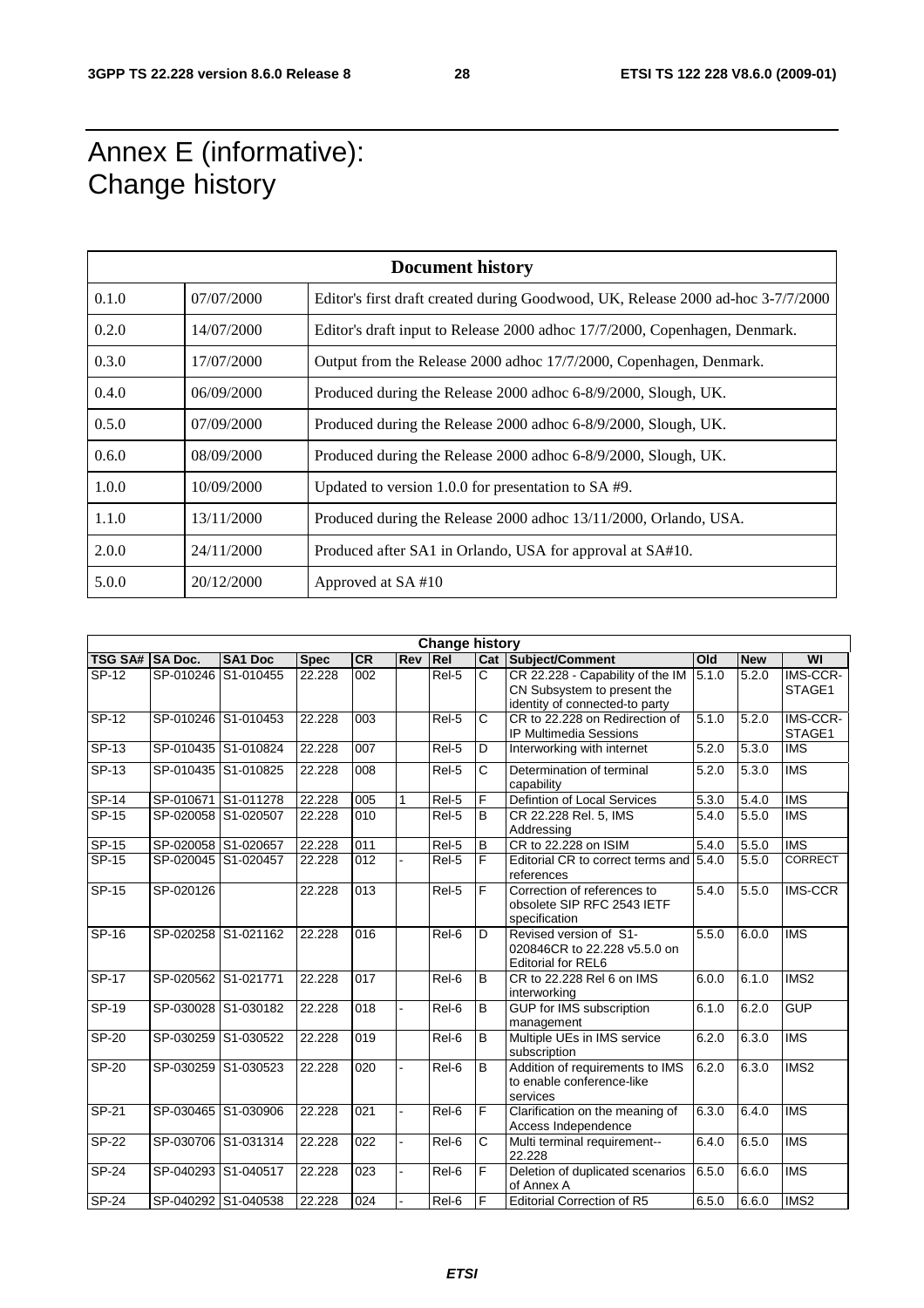|              |                     |                      |        |      |                  |         |                | reference                                                                                                                                                   |       |       |                              |
|--------------|---------------------|----------------------|--------|------|------------------|---------|----------------|-------------------------------------------------------------------------------------------------------------------------------------------------------------|-------|-------|------------------------------|
| <b>SP-25</b> |                     | SP-040511 S1-040717  | 22.228 | 025  |                  | Rel-7   | B              | Requirements for the handling of 6.6.0<br>SIP URIs with Presence or IM<br>prefixes                                                                          |       | 7.0.0 | IMIMS2                       |
| <b>SP-27</b> |                     | SP-050060 S1-050173  | 22.228 | 029  |                  | Rel-7   | Α              | Tel-URI related reference<br>update                                                                                                                         | 7.0.0 | 7.1.0 | IMS <sub>2</sub>             |
| $SP-27$      | SP-050059           | S1-050253            | 22.228 | 030  |                  | Rel-7   | A              | Removal of Reference to TS<br>22.121                                                                                                                        | 7.0.0 | 7.1.0 | TEI7                         |
| SP-29        |                     | SP-050511 S1-050778  | 22.228 | 0033 |                  | Rel-7   | Α              | Removal of Local Services                                                                                                                                   | 7.1.0 | 7.2.0 | IMS2                         |
| SP-29        |                     | SP-050510 S1-050882  | 22.228 | 0034 |                  | Rel-7   | B              | CR to 22.228 for allowing IMS to<br>use multicast capabilities of the<br>network                                                                            | 7.1.0 | 7.2.0 | <b>MBMSE</b>                 |
| $SP-29$      | SP-050531           | S1-050941            | 22.228 | 0035 |                  | Rel-7   | B              | CR to 22.228 on CS-IMS<br>multimedia service interworking                                                                                                   | 7.1.0 | 7.2.0 | <b>MITe</b>                  |
| SP-30        |                     | SP-050748 S1-051150  | 22.228 | 0035 |                  | Rel-7   | B              | Ability for a service to address a<br>user on a unique UE in an IMS<br>system when multiple UEs are<br>registered with the same IMS<br>Public User Identity | 7.2.0 | 7.3.0 | GRUU -<br>32116              |
| SP-30        |                     | SP-050752 S1-051232  | 22.228 | 0036 |                  | Rel-7   | B              | Clarify multiple applications per<br>service                                                                                                                | 7.2.0 | 7.30  | <b>ISB</b>                   |
| $SP-32$      |                     | SP-060317 S1-060560  | 22.228 | 0039 |                  | $Rel-7$ | F              | Identification of communication<br>services, AI30-06                                                                                                        | 7.3.0 | 7.4.0 | ServID                       |
| SP-32        | SP-060432           |                      | 22.228 | 0041 | $\overline{c}$   | Rel-7   | F              | Support of Local Numbers in the<br><b>IMS</b>                                                                                                               | 7.3.0 | 7.4.0 | TEI7                         |
| $SP-32$      | SP-060323 S1-060611 |                      | 22.228 | 0040 |                  | Rel-8   | B              | Network requested IMS session<br>initiation                                                                                                                 | 7.3.0 | 8.0.0 | TEI8                         |
| $SP-33$      |                     | SP-060463 S1-060855  | 22.228 | 0043 |                  | Rel-8   | A              | Support of local numbers in the<br>IMS - clarification and<br>corrections                                                                                   | 8.0.0 | 8.1.0 | IMS <sub>2</sub>             |
| SP-37        |                     | SP-070657 S1-070991  | 22.228 | 0047 | $\overline{2}$   | Rel-8   | A              | Identification of a specific UE<br>when multiple UEs share a<br>single Public User Identity                                                                 | 8.1.0 | 8.2.0 | TEI8                         |
| $SP-37$      |                     | SP-070658 S1-071294b | 22.228 | 0048 |                  | Rel-8   | $\overline{B}$ | <b>TISPAN Service and Capability</b><br>requirements for Common IMS                                                                                         | 8.1.0 | 8.2.0 | <b>TISCAP-</b><br>R8         |
| $SP-38$      |                     | SP-070844 S1-071683  | 22.228 | 0054 | $\mathbf{1}$     | Rel-8   | F              | NAT support in Common IMS                                                                                                                                   | 8.2.0 | 8.3.0 | CIMS8-<br><b>TIS</b>         |
| SP-38        |                     | SP-070844 S1-071684  | 22.228 | 0056 | $\mathbf{1}$     | Rel-8   | D              | Corrections to definition of<br>"Access Independence"                                                                                                       | 8.2.0 | 8.3.0 | CIMS8-<br><b>TIS</b>         |
| $SP-38$      |                     | SP-070844 S1-071780  | 22.228 | 0060 | $\mathbf{1}$     | Rel-8   | F              | Any IP version support                                                                                                                                      | 8.2.0 | 8.3.0 | CIMS8-<br><b>TIS</b>         |
| SP-38        |                     | SP-070844 S1-071866  | 22.228 | 0063 | $\mathbf{1}$     | Rel-8   | F              | Corrections based on LS from<br>TISPAN and Action from SA<br>Plenary                                                                                        | 8.2.0 | 8.3.0 | CIMS8-<br>TIS                |
| SP-38        |                     | SP-070846 S1-071787  | 22.228 | 0049 | 1                | Rel-8   | B              | User determined user busy                                                                                                                                   | 8.2.0 | 8.3.0 | CIMS8-<br><b>TIS</b>         |
| <b>SP-38</b> |                     | SP-070862 S1-071924  | 22.228 | 0053 | $\vert$ 1        | Rel-8   | C              | <b>Optimal Media Routing Support</b><br>for IMS Sessions                                                                                                    | 8.2.0 | 8.3.0 | <b>IPinterc</b>              |
| SP-38        |                     | SP-070862 S1-071926  | 22.228 | 0059 | $\overline{2}$   | Rel-8   | B              | IMS Interconnection requirement 8.2.0                                                                                                                       |       | 8.3.0 | <b>IPINTERC</b>              |
| SP-39        |                     | SP-080031 S1-080184  | 22.228 | 0062 | 4                | Rel-8   | F              | Enhancements on access to the<br><b>IMS</b>                                                                                                                 | 8.3.0 | 8.4.0 | CIMS8-<br><b>TIS</b>         |
| SP-39        |                     | SP-080031 S1-080167  | 22.228 | 0064 | $\boldsymbol{2}$ | Rel-8   | D              | Removal of abbreviations and<br>definitions already included in<br>21.905                                                                                   | 8.3.0 | 8.4.0 | CIMS8-<br>TIS                |
| SP-39        | SP-080205           |                      | 22.228 | 0066 | 3                | Rel-8   | F              | Corrections to Interworking with<br>PSTN/ISDN networks                                                                                                      | 8.3.0 | 8.4.0 | CIMS8-<br>TIS                |
| SP-39        |                     | SP-080040 S1-080238  | 22.228 | 0067 | $\mathbf{1}$     | Rel-8   | в              | Additional requirements for IMS<br>interconnection                                                                                                          | 8.3.0 | 8.4.0 | <b>IPINTERC</b>              |
| $SP-39$      |                     | SP-080031 S1-080183  | 22.228 | 0068 |                  | Rel-8   | С              | Emergency communication for<br>fixed NGN                                                                                                                    | 8.3.0 | 8.4.0 | CIMS8-<br><b>TIS</b>         |
| SP-39        |                     | SP-080040 S1-080328  | 22.228 | 0069 | $\mathbf{1}$     | Rel-8   | В              | Clarification of requirements for<br>IMS interconnection                                                                                                    | 8.3.0 | 8.4.0 | <b>IPINTERC</b>              |
| SP-40        |                     | SP-080298 S1-080610  | 22.228 | 0070 | $\overline{2}$   | Rel-8   | В              | Service Requirements for<br>Common IMS                                                                                                                      | 8.4.0 | 8.5.0 | $CIMS_3G$<br>PP <sub>2</sub> |
| SP-42        |                     | SP-080775 S1-083215  | 22.228 | 0048 | $\mathbf{1}$     | Rel-8   | F              | Requirements for capability<br>enabling early media                                                                                                         | 8.5.0 | 8.6.0 | TEI8                         |
| SP-42        |                     | SP-080769 S1-083442  | 22.228 | 0075 | $\mathbf{1}$     | Rel-8   | B              | IMS Credentials requirements                                                                                                                                | 8.5.0 | 8.6.0 | CIMS_3G<br>PP <sub>2</sub>   |
| $SP-42$      |                     | SP-080775 S1-084052  | 22.228 | 0077 |                  | Rel-8   | F              | Correction of wrong reference                                                                                                                               | 8.5.0 | 8.6.0 | TEI8                         |